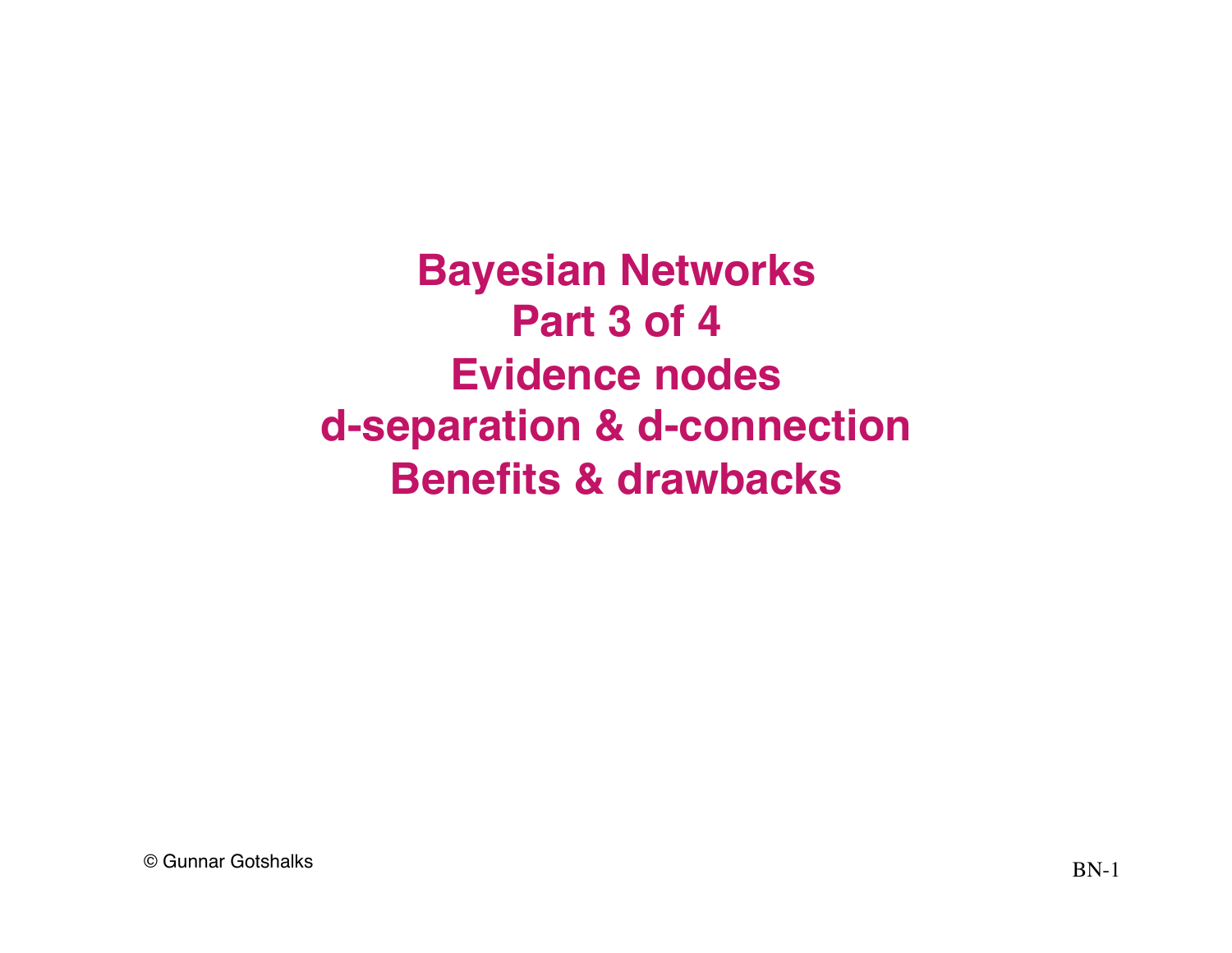◊ Given a Bayesian network we can be given the truth or falsity of one or more variables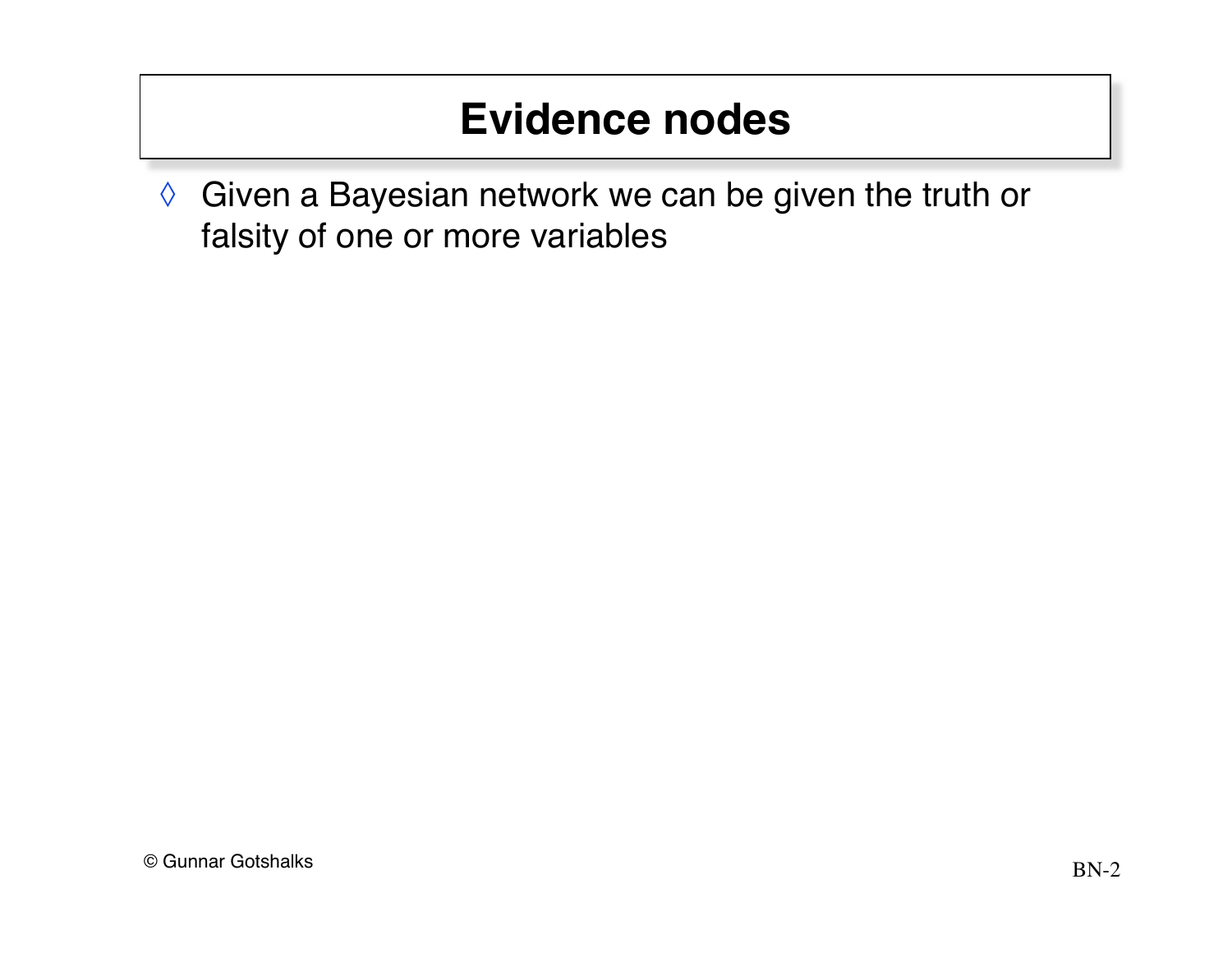- ◊ Given a Bayesian network we can be given the truth or falsity of one or more variables
	- » **These are called evidence nodes**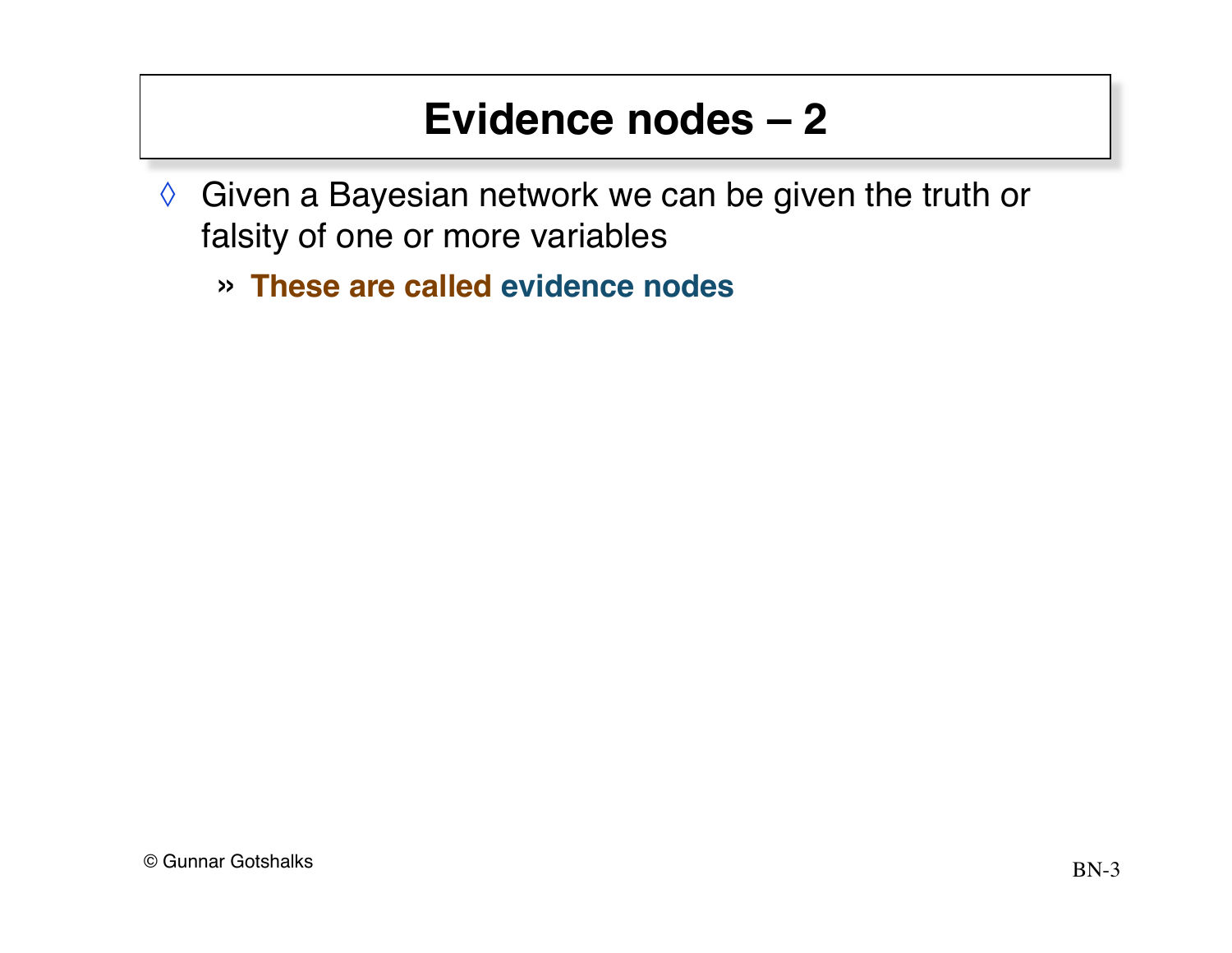- ◊ Given a Bayesian network we can be given the truth or falsity of one or more variables
	- » **We may learn that an alarm occurred or did not occur**

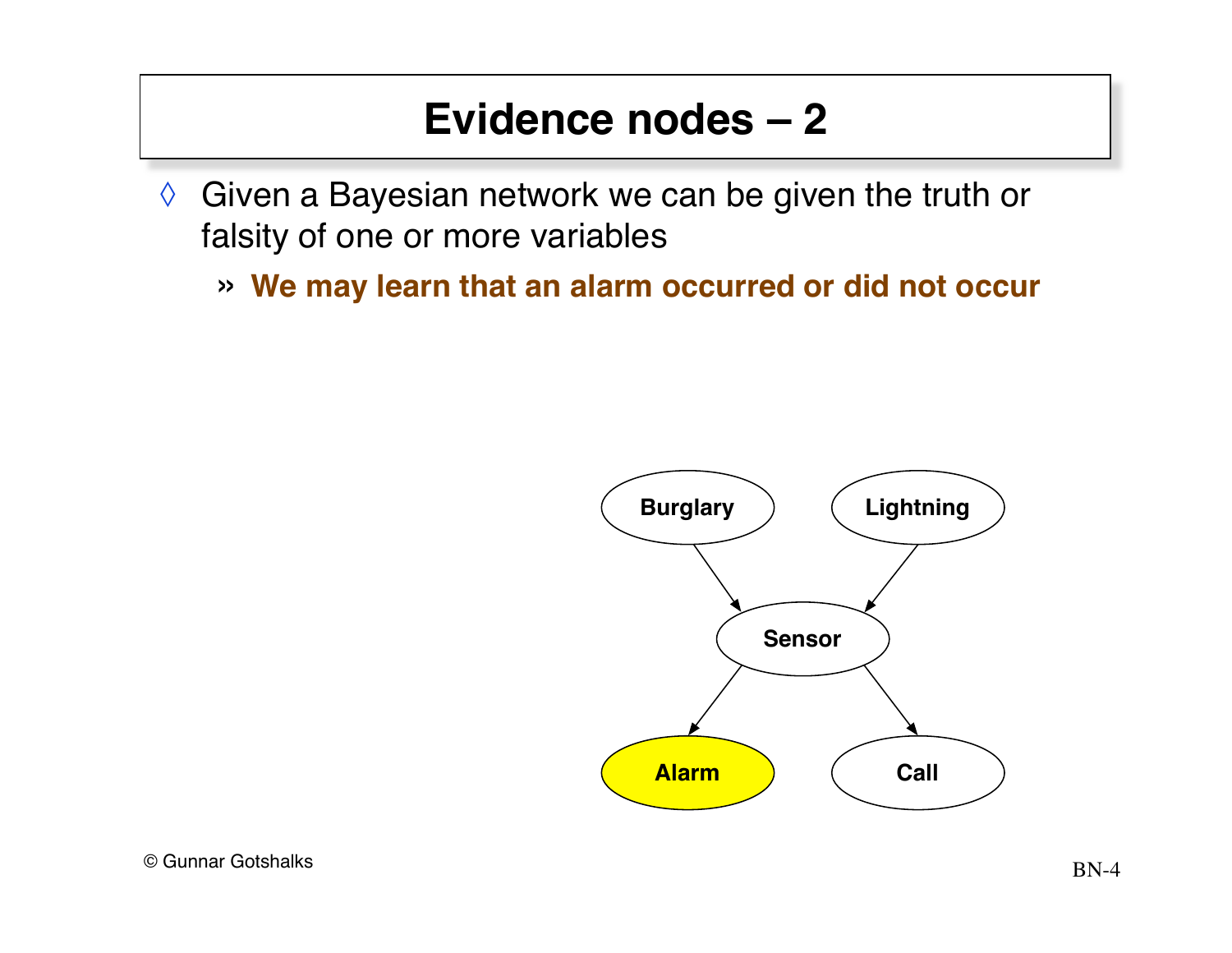- ◊ Given a Bayesian network we can be given the truth or falsity of one or more variables
	- » **We may learn that an alarm occurred or did not occur**

> **In which case 'Alarm' is an evidence node**

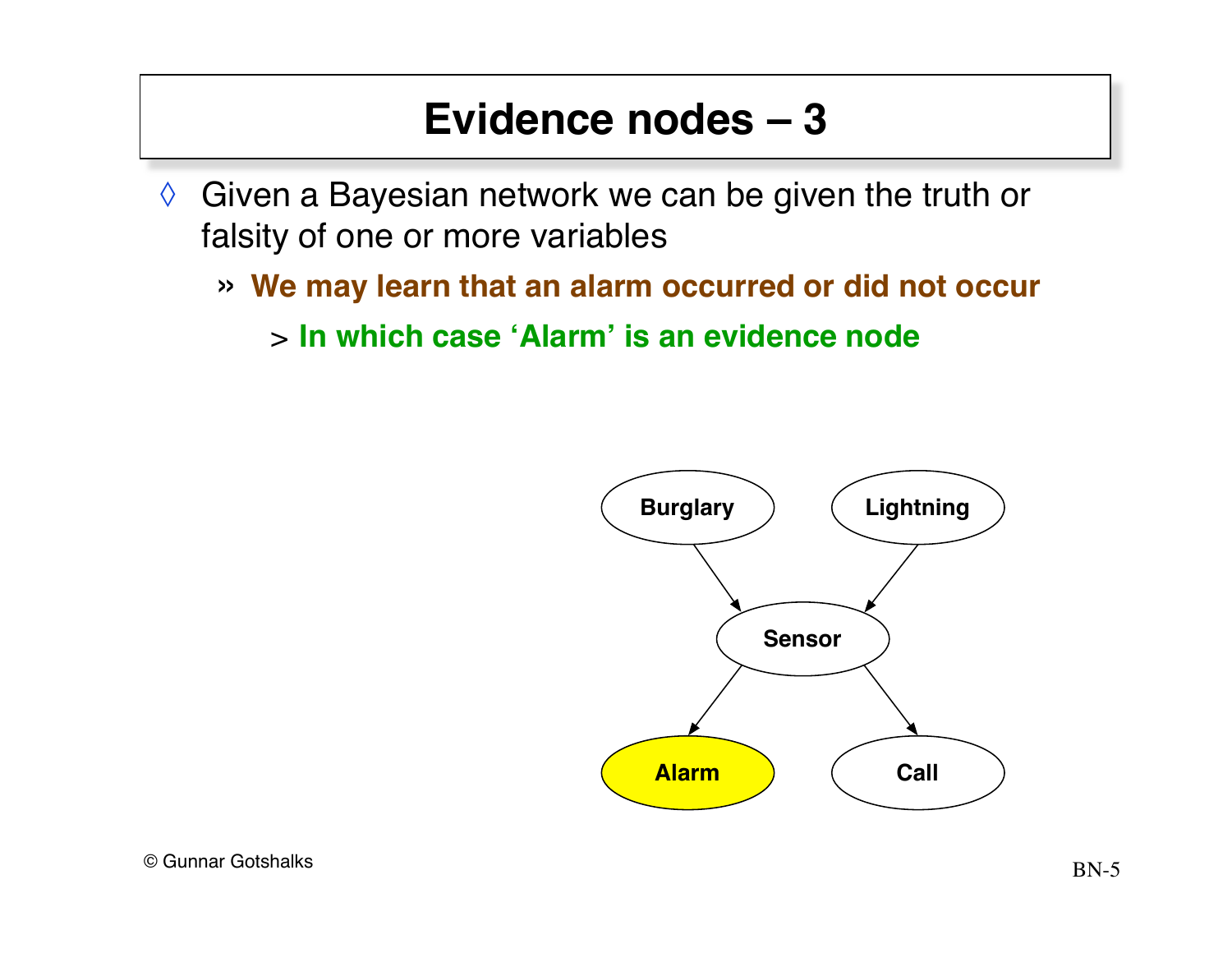- $\Diamond$  Given a Bayesian network we can be given the truth or falsity of one or more variables
	- » **We may learn that an alarm occurred or did not occur**
		- > **In which case 'Alarm' is an evidence node**
			- **As a consequence, the probability of the other nodes would change**

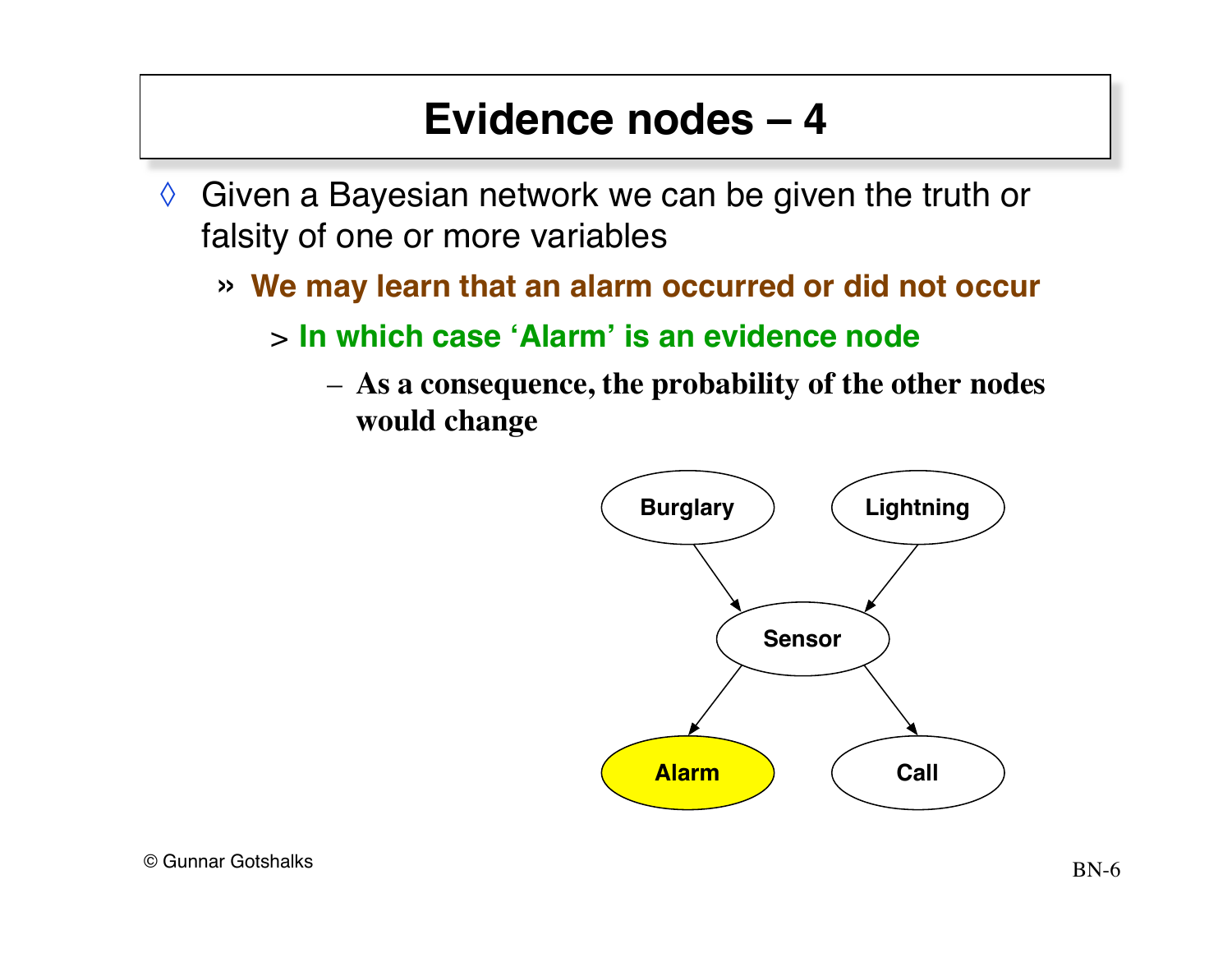# **Evidence nodes example 2**

◊ Smoke and report could be an evidence set

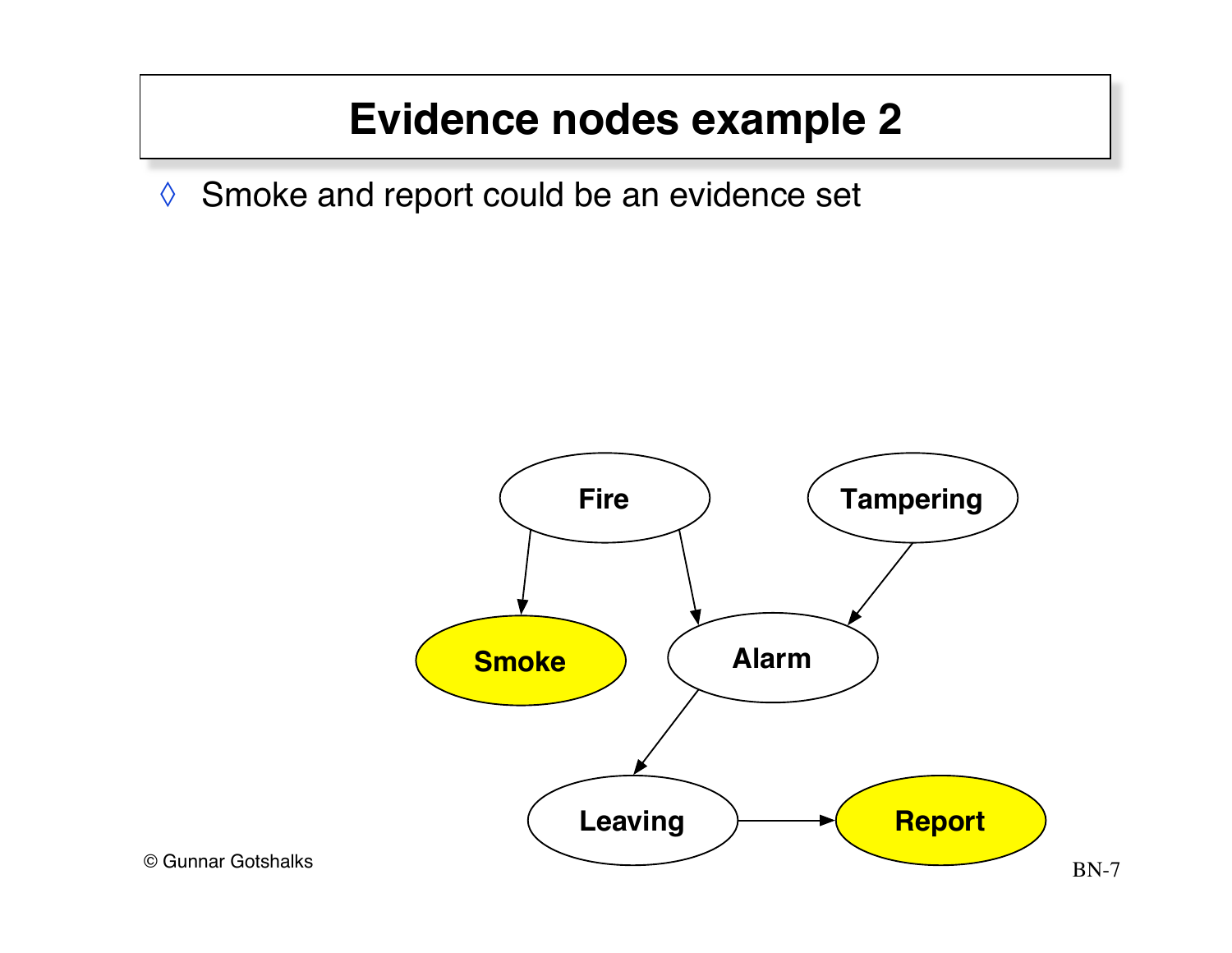# **Evidence nodes example 2 – 2**

- ◊ Smoke and report could be an evidence set
	- » **You know a report has been submitted and informed that smoke was seen**

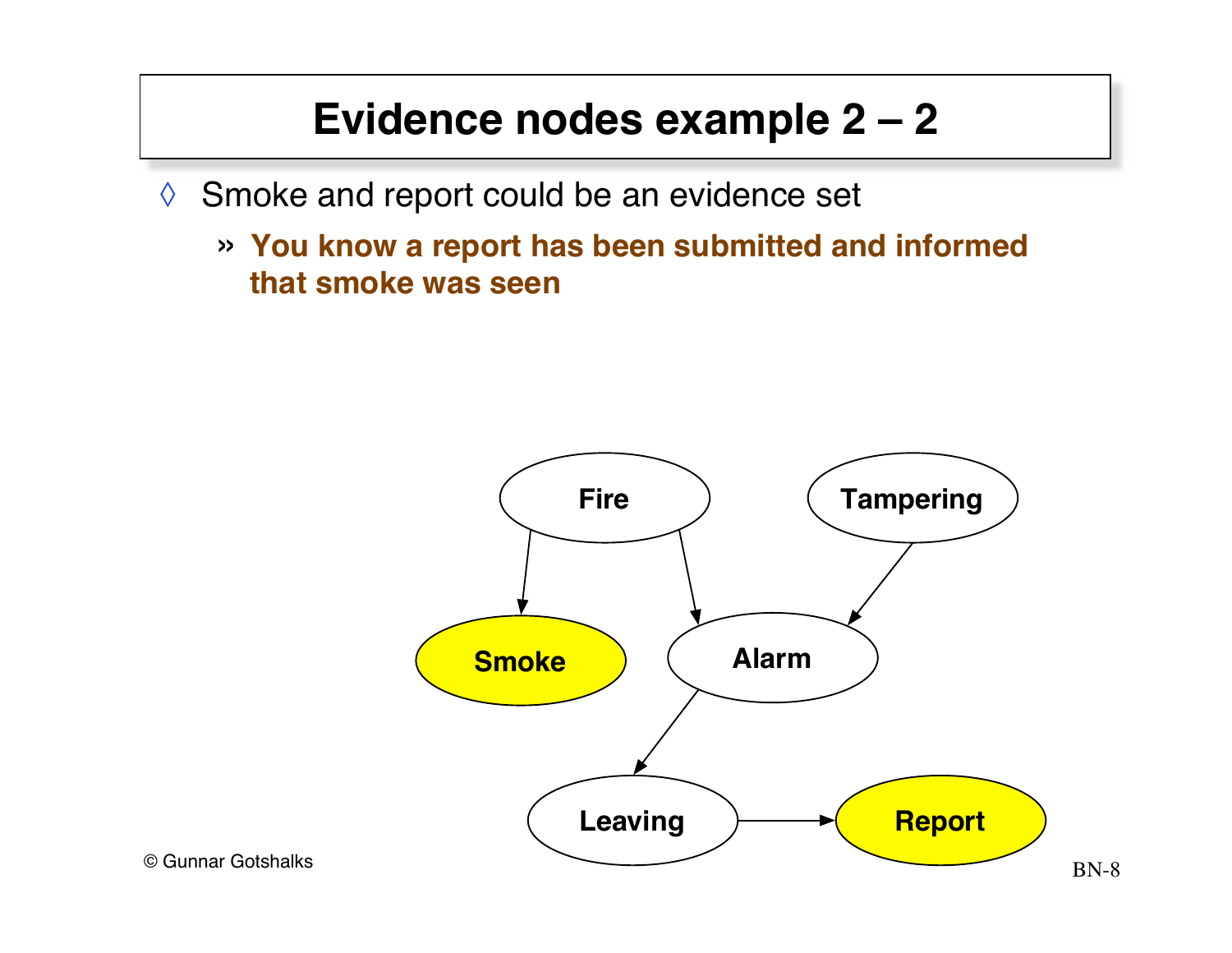# **Evidence nodes example 2 – 3**

- ◊ Smoke and report could be an evidence set
	- » **You know a report has been submitted and informed that smoke was seen**
		- > **Increases the probability of a fire and people leaving the building, decreases the probability of tampering**

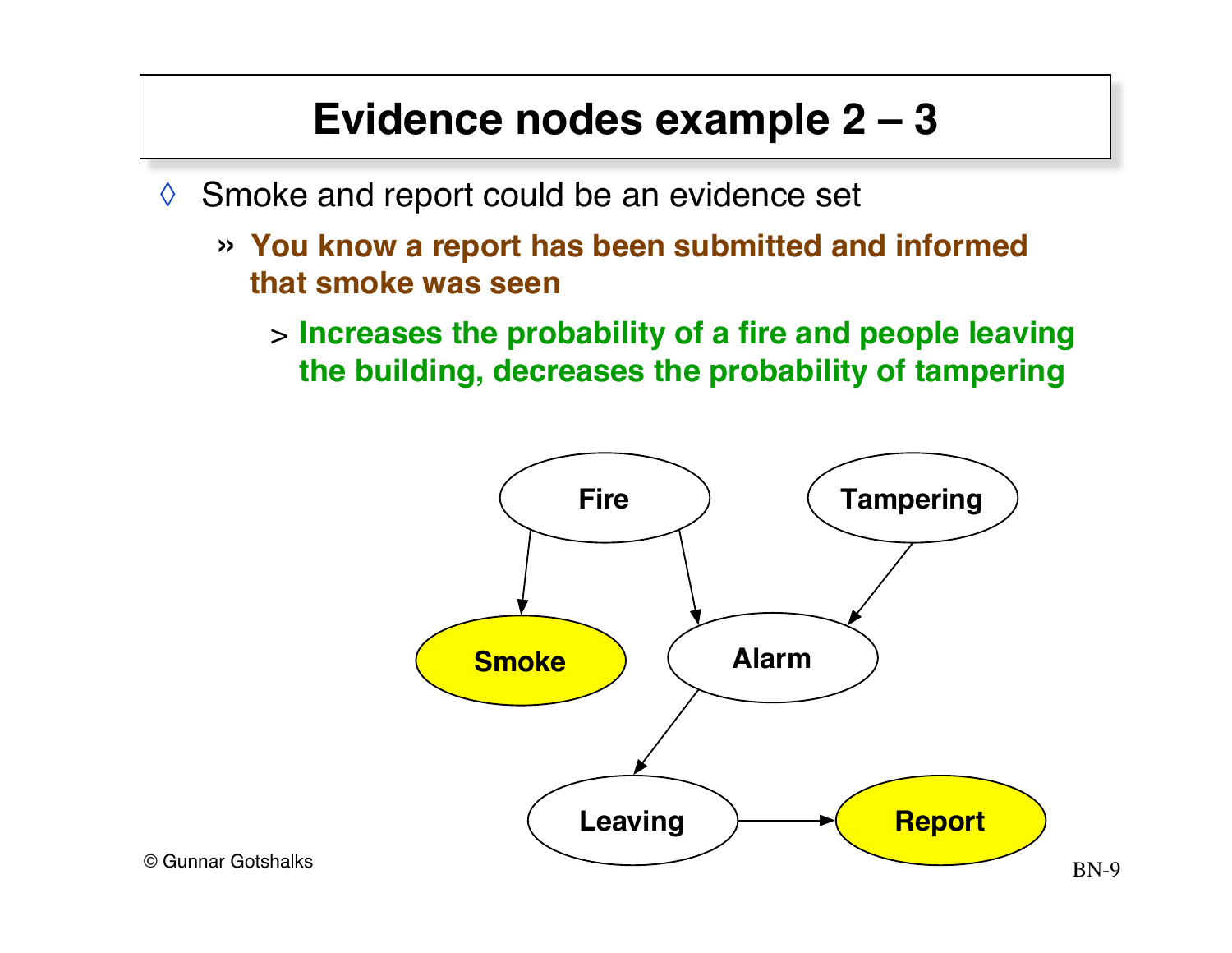◊ Given **evidence nodes** in a Bayesian network and given two nodes  $N_i$  and  $N_k$  in the network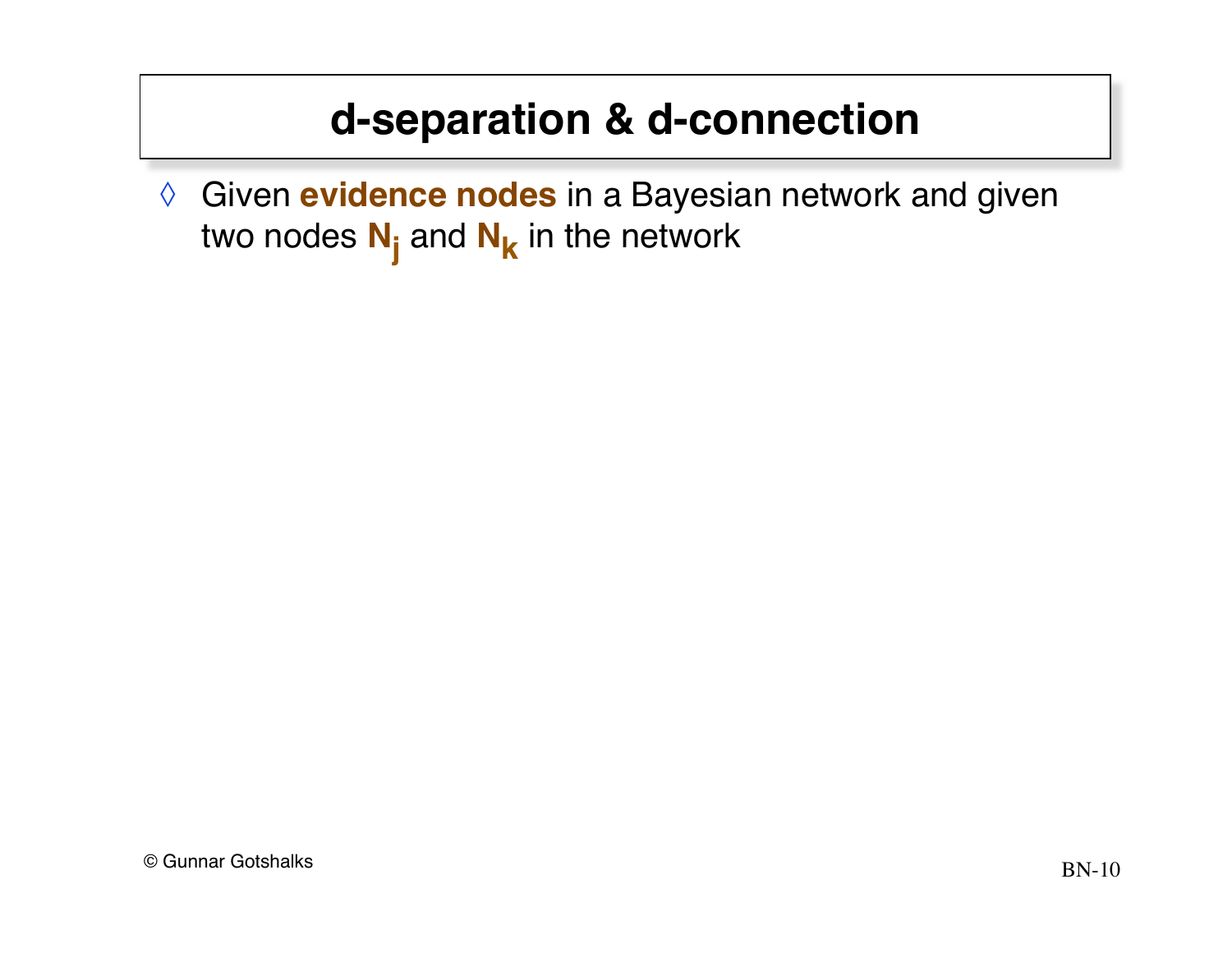- ◊ Given **evidence nodes** in a Bayesian network and given two nodes  $\textbf{N}_{\textbf{j}}$  and  $\textbf{N}_{\textbf{k}}$  in the network
	- » **Are the probabilities of the variables dependent or independent?**
		- > **Why do we want to know?**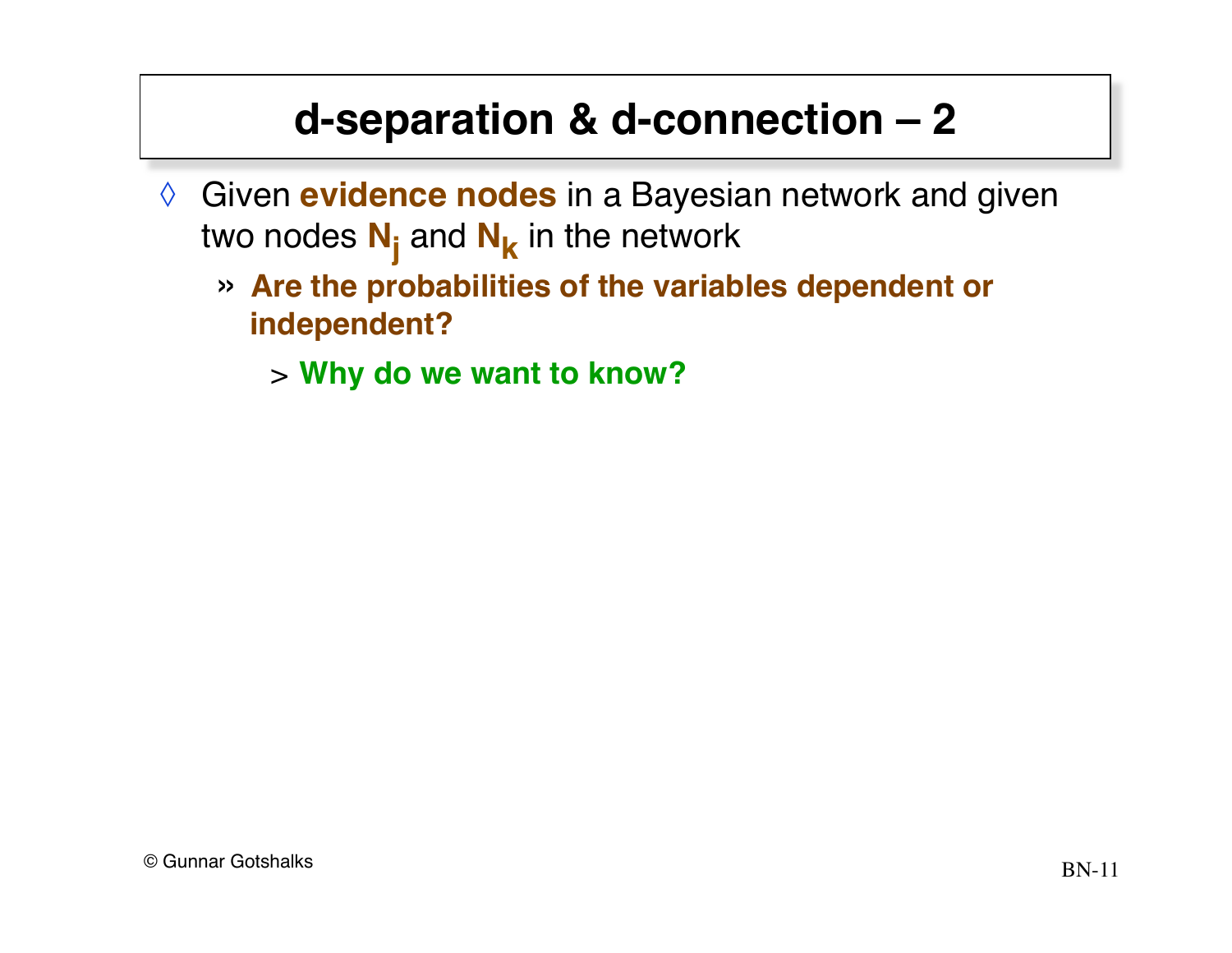- ◊ Given **evidence nodes** in a Bayesian network and given two nodes  $\textbf{N}_{\textbf{j}}$  and  $\textbf{N}_{\textbf{k}}$  in the network
	- » **Are the probabilities of the variables dependent or independent?**

**To simplify equations, simplify computation**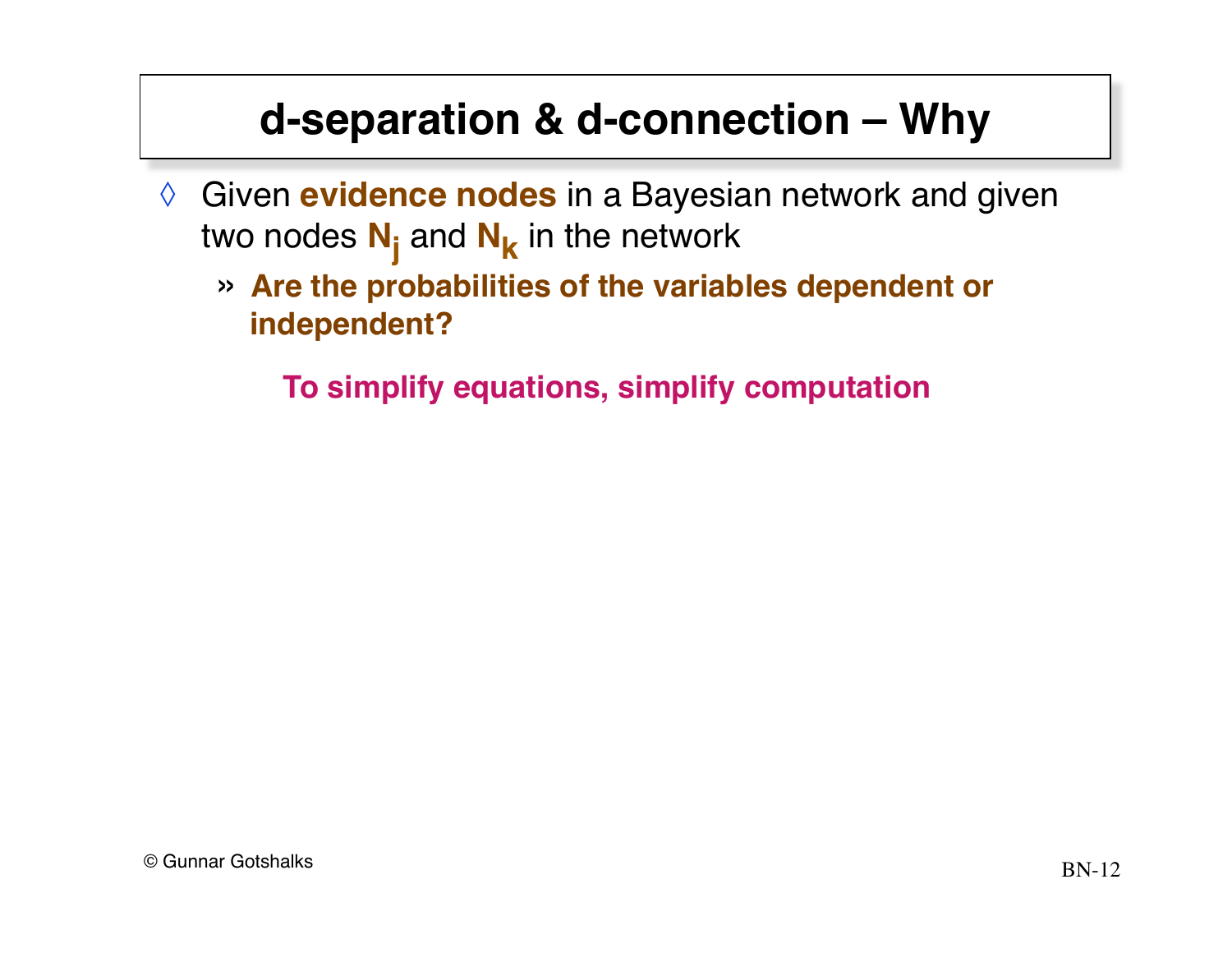- ◊ Given **evidence nodes** in a Bayesian network and given two nodes  $\textbf{N}_{\textbf{j}}$  and  $\textbf{N}_{\textbf{k}}$  in the network
	- » **Are the probabilities of the variables dependent or independent?**

**To simplify equations, simplify computation. Have to know when simplification can be done.**

- $\rightarrow$  **P(C | A ^ B)**  $\rightarrow$  **P(C | B)**
- » **P(C | B ^ D ^ F) no simplification**

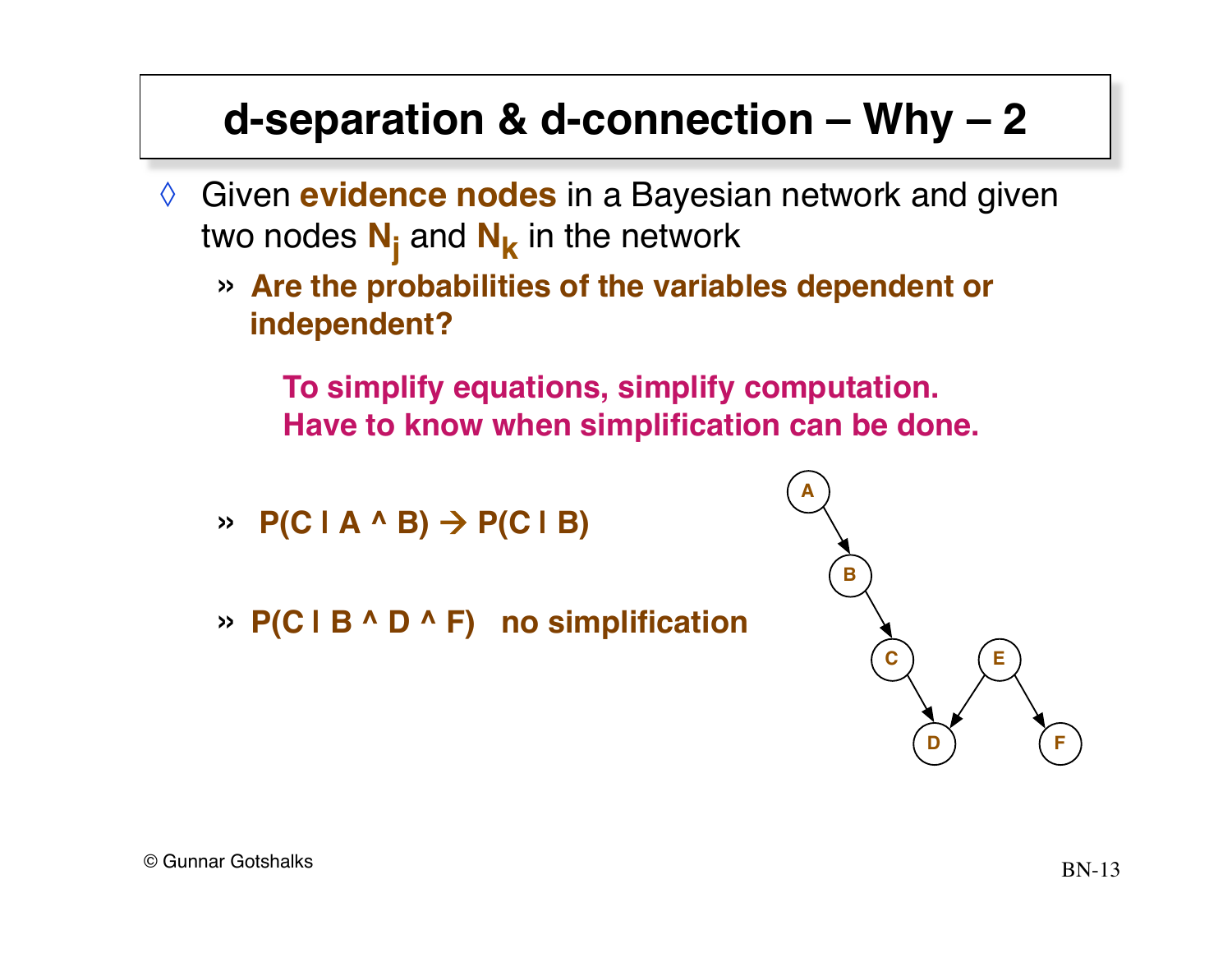- ◊ Given **evidence nodes** in a Bayesian network and given two nodes  $\textbf{N}_{\textbf{j}}$  and  $\textbf{N}_{\textbf{k}}$  in the network
	- » **Are the probabilities of variables dependent or independent?**
- ◊ We speak of
	- » **d-separation of the variables**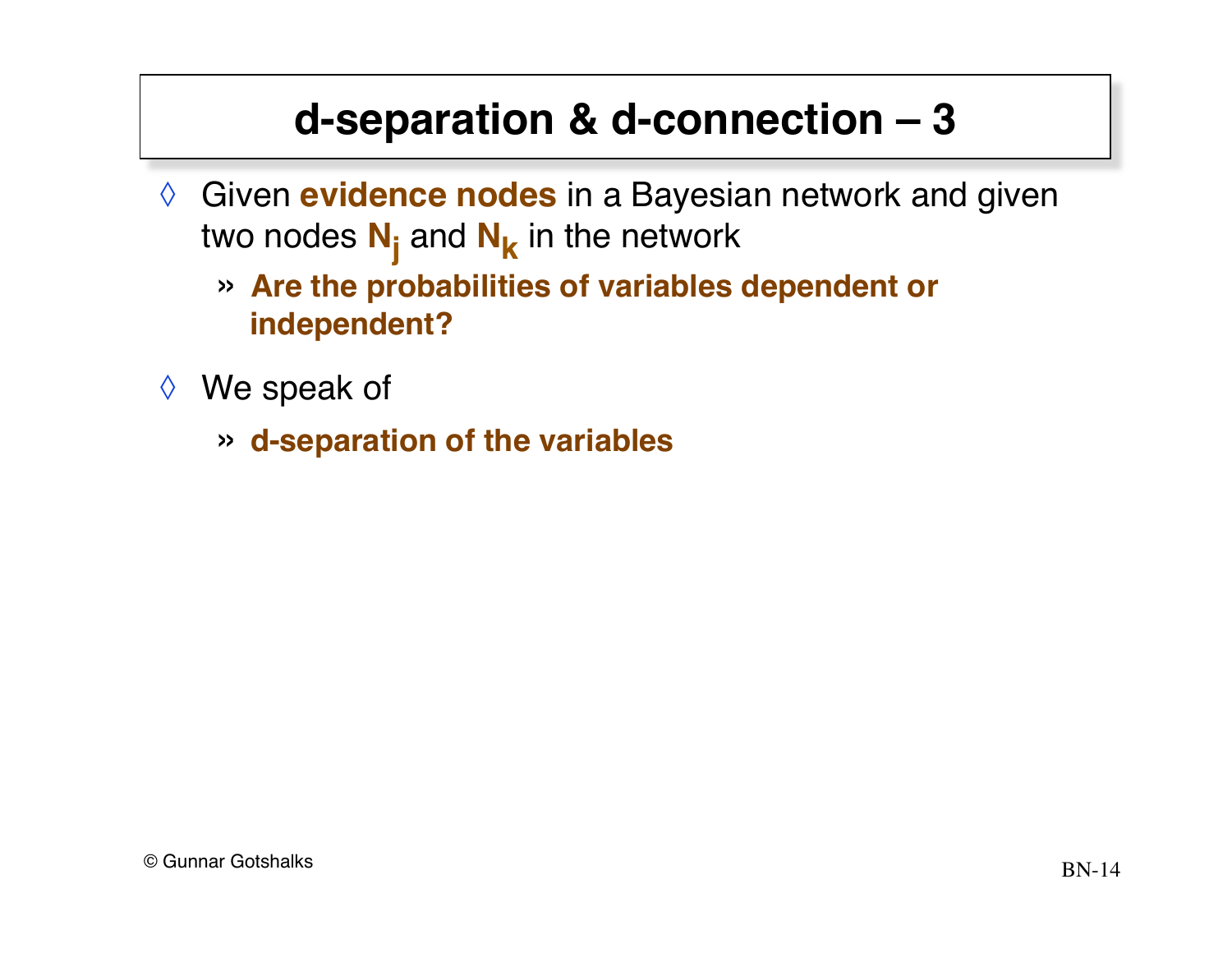- ◊ Given **evidence nodes** in a Bayesian network and given two nodes  $\textbf{N}_{\textbf{j}}$  and  $\textbf{N}_{\textbf{k}}$  in the network
	- » **Are the probabilities of variables dependent or independent (separate)?**
- ◊ We speak of
	- » **d-separation of the variables**
		- > **direction-dependent separation**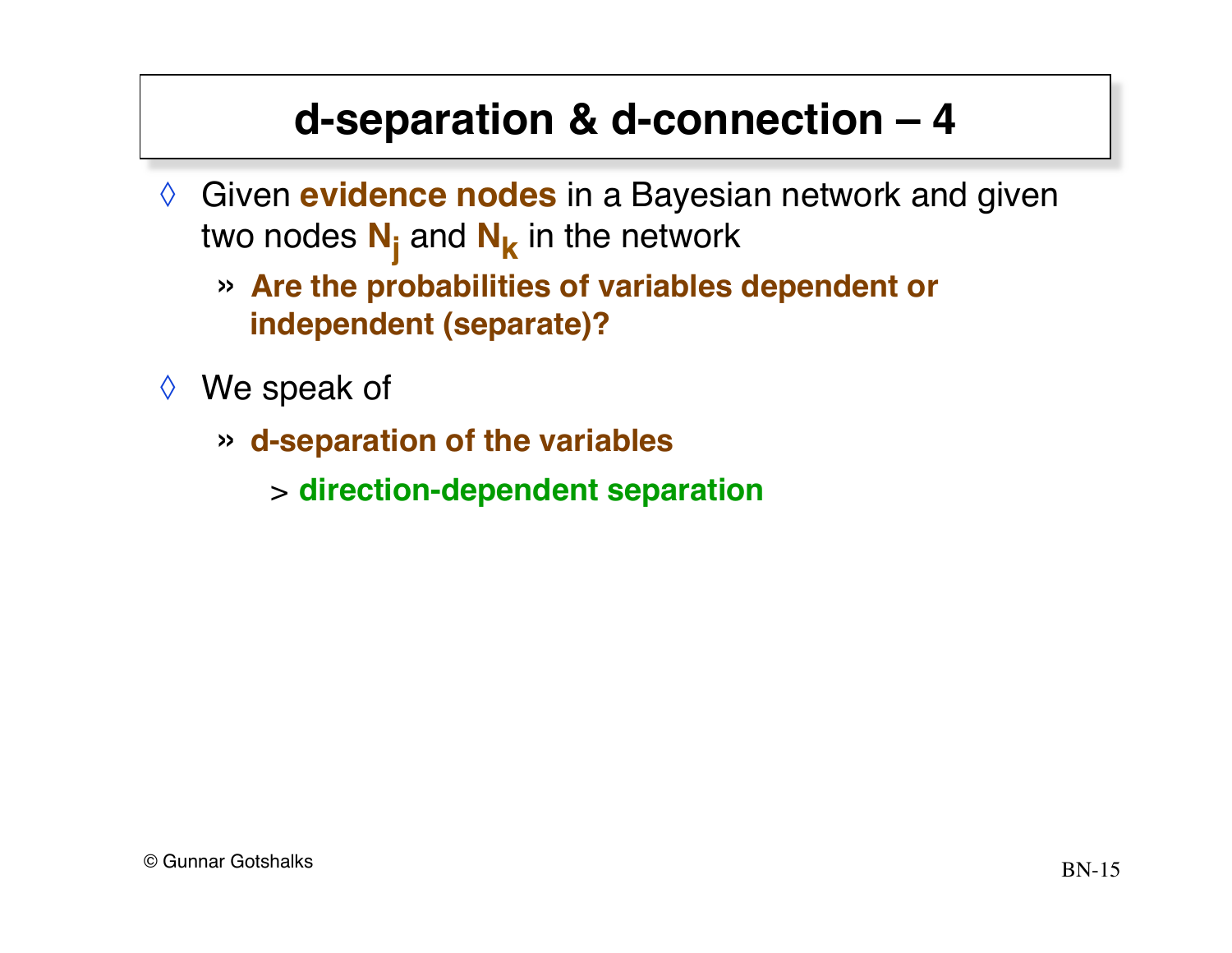- ◊ Given **evidence nodes** in a Bayesian network and given two nodes  $\textbf{N}_{\textbf{j}}$  and  $\textbf{N}_{\textbf{k}}$  in the network
	- » **Are the probabilities of variables dependent or independent (separate)?**
- ◊ We speak of
	- » **d-separation of the variables**
		- > **direction-dependent separation**
	- » **Variables that are not d-separated are said to be d-connected**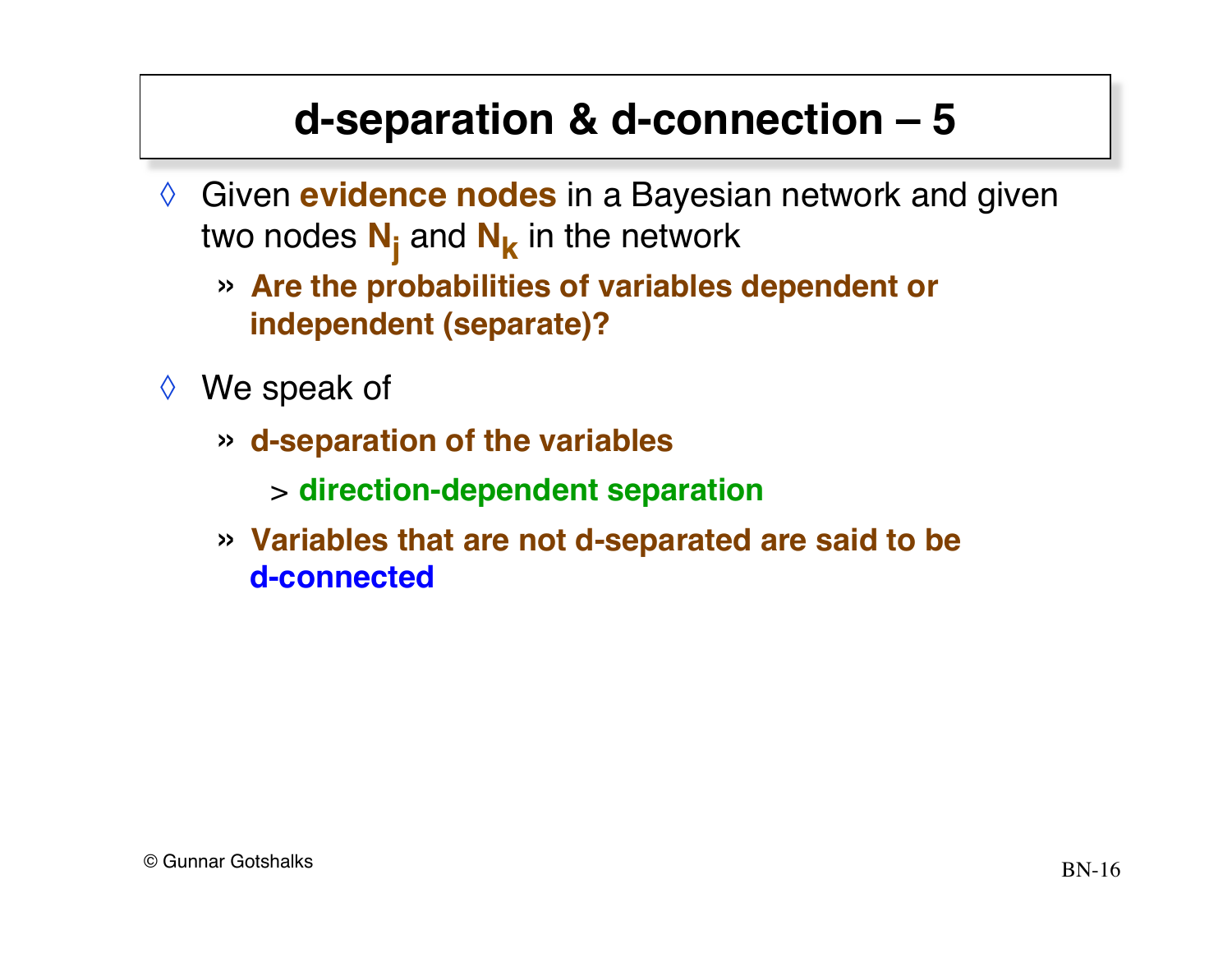# **d-separation definition**

◊ Given an evidence set **E**, Nodes **Nj** and **Nk** are said to be conditionally independent if **E** d-separates **Nj** and **Nk**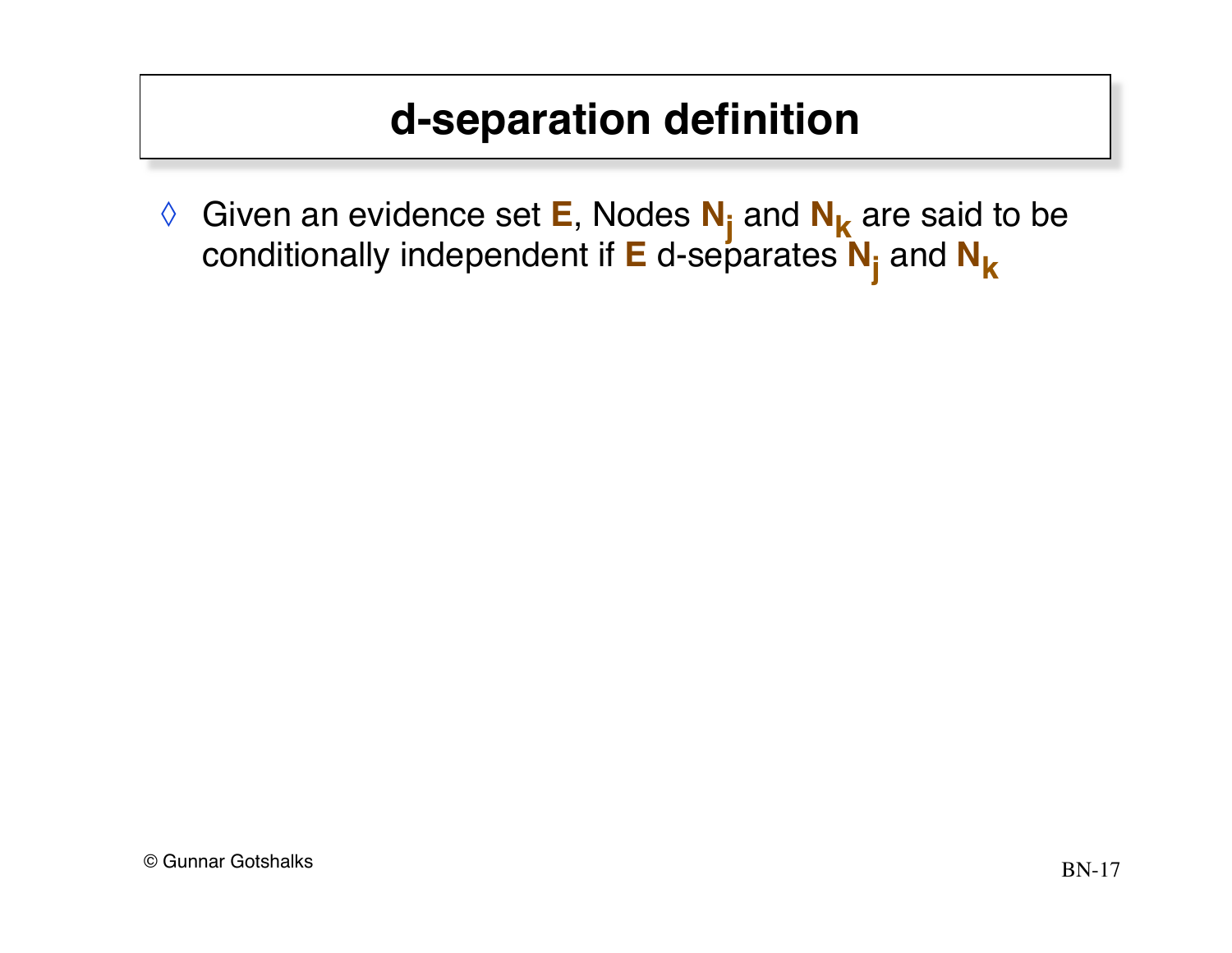# **d-separation definition – 2**

- ◊ Given and evidence set **E**, Nodes **Nj** and **Nk** are said to be conditionally independent if  $E$  d-separates  $N_i$  and  $N_k$
- ◊ **E** d-separates **Nj** and **Nk**
	- » If all undirected paths (N<sub>j</sub>, N<sub>k</sub>) are blocked by E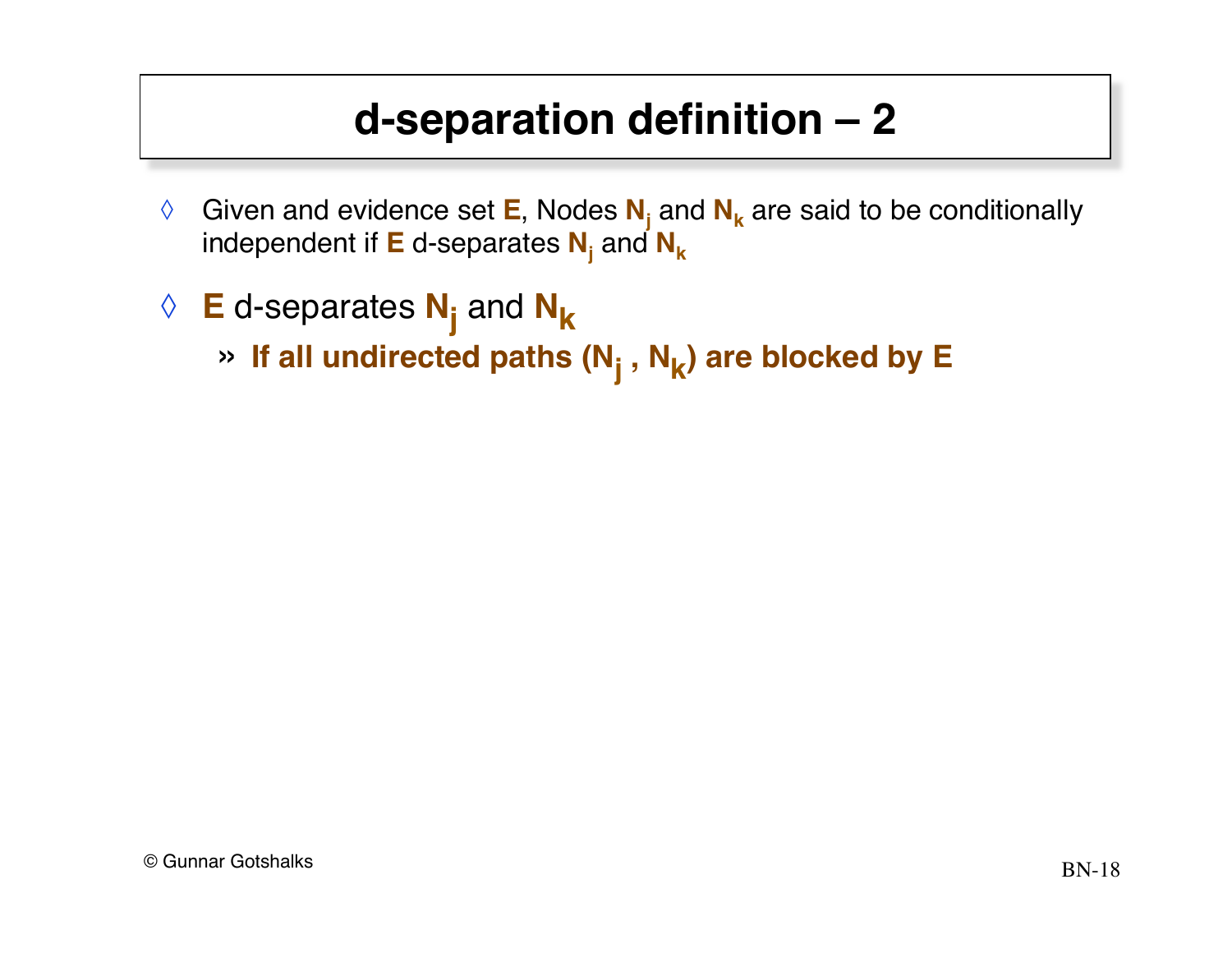### **d-separation definition – 3**

- ◊ Given and evidence set **E**, Nodes **Nj** and **Nk** are said to be conditionally independent if  $E$  d-separates  $N_i$  and  $N_k$
- ◊ **E** d-separates **Nj** and **Nk** if all **undirected** paths (**Nj , Nk**) are **blocked** by **E**
- ◊ If **E** d-separates **Nj** and **Nk** then
	- » **Nj and Nk are conditionally independent**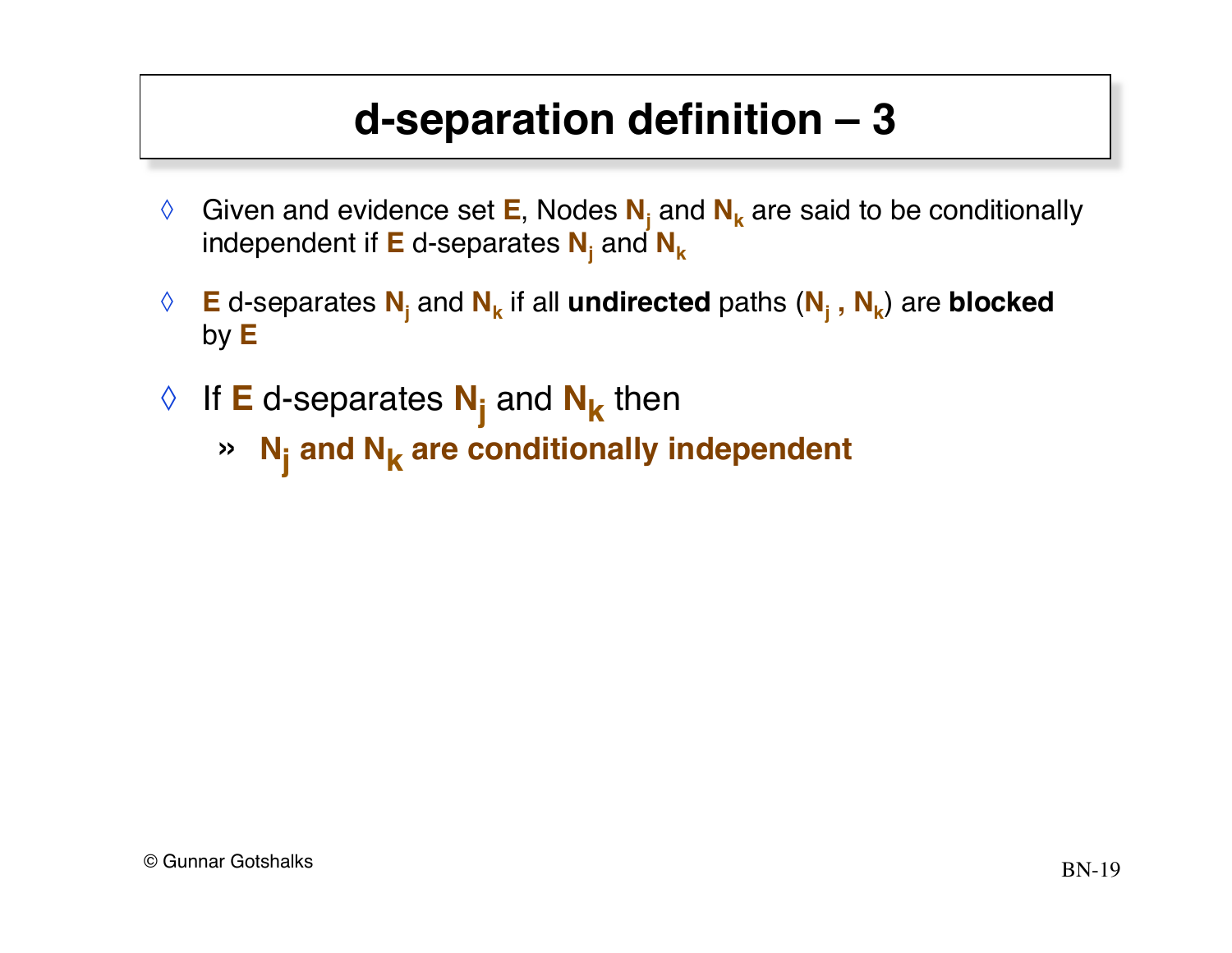### **d-separation definition – 4**

- ◊ Given and evidence set **E**, Nodes **Nj** and **Nk** are said to be conditionally independent if  $E$  d-separates  $N_i$  and  $N_k$
- ◊ **E** d-separates **Nj** and **Nk** if all **undirected** paths (**Nj , Nk**) are **blocked** by **E**
- ◊ If **E** d-separates **Nj** and **Nk** then
	- $\mathbf{N}_i$  and  $\mathbf{N}_k$  are conditionally independent
- ◇ We write **I**(N<sub>j</sub>,N<sub>k</sub>|E) (I)ndependent » **p** ( N<sub>j</sub>, N<sub>k</sub> E ) = **p** ( N<sub>j</sub> E ) \* p ( N<sub>k</sub> E )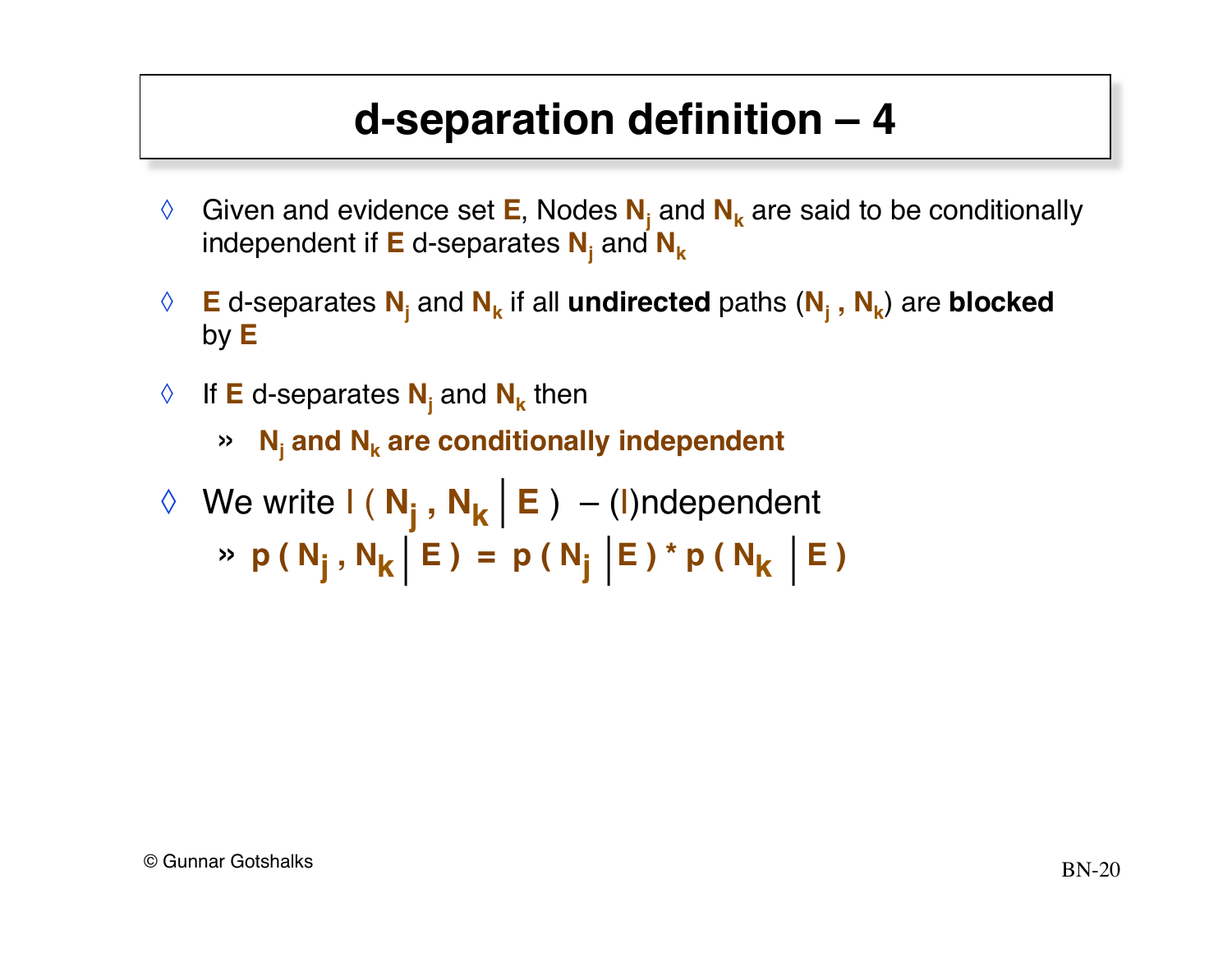### **Evidence nodes blocking a path**

- ◊ A path between **Nj** and **Nk** is **blocked** by nodes **E**
	- » **If one of the following 3 conditions holds**

 $\mathbf{N}_{\mathbf{b}} \in \mathbf{E}$  and both edges on the path lead out of  $\mathbf{N}_{\mathbf{b}}$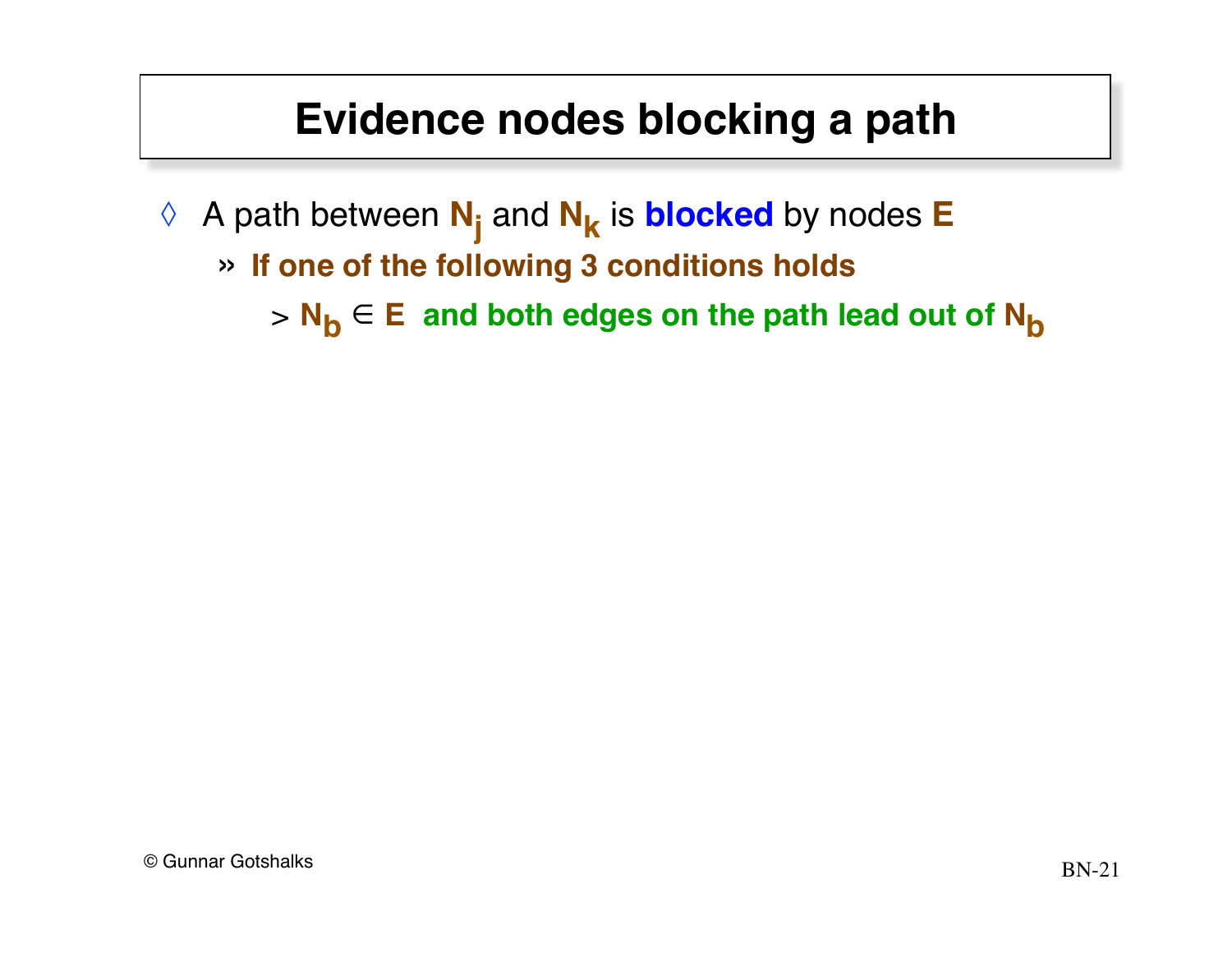#### **Common cause blocking**

◊ **Nb** is a common cause

 $> N_b \in E$  and both edge on the path lead out of  $N_b$ 

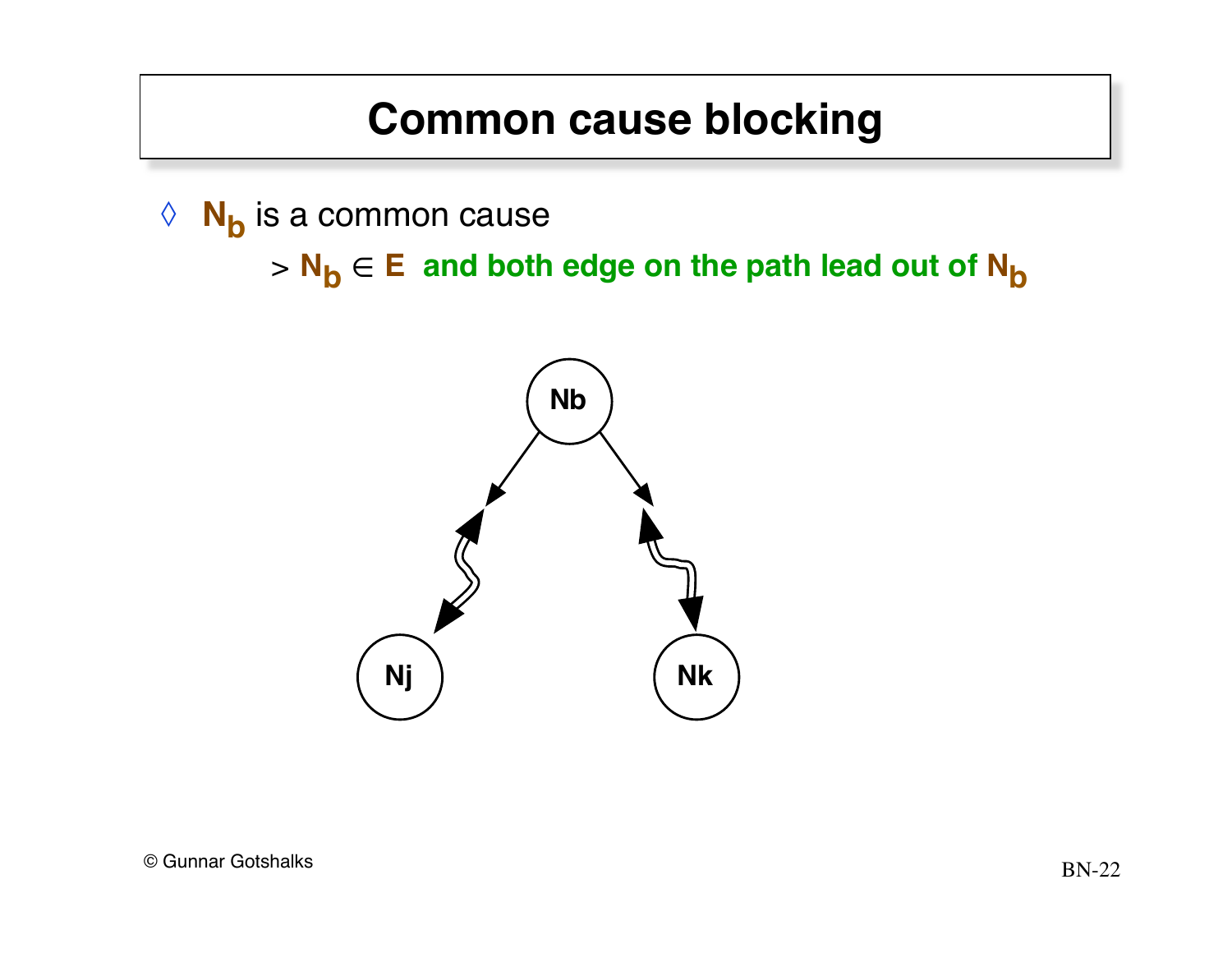#### **Evidence nodes blocking a path – 2**

- ◊ A path between **Nj** and **Nk** is **blocked** by nodes **E**
	- » **If one of the following 3 conditions holds**

> N<sub>b</sub> ∈ E and both edges on the path lead out of N<sub>b</sub>

> N<sub>b</sub> ∈ E and one edge on the path leads into N<sub>b</sub> and **one edge leads out of N<sub>b</sub>**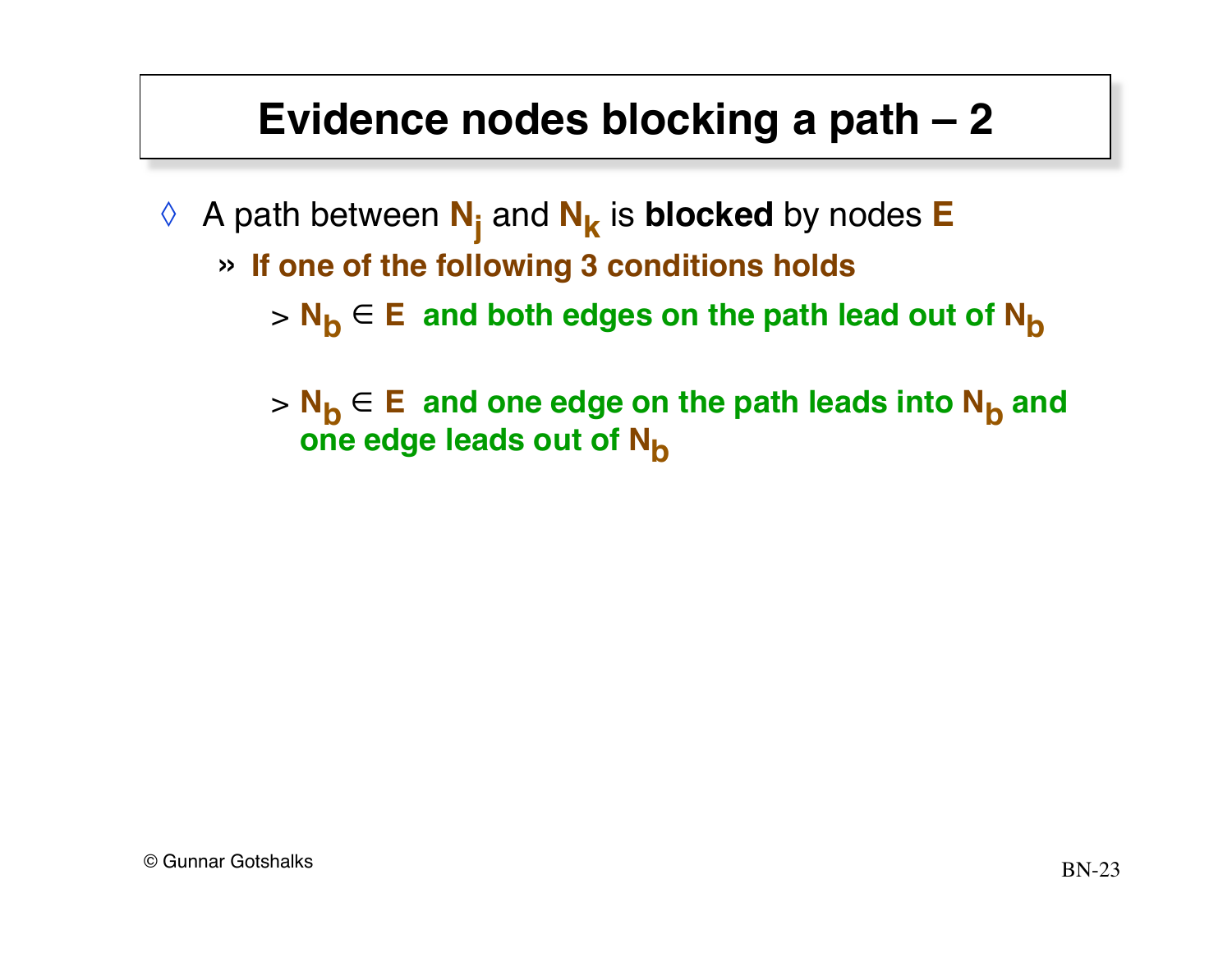#### **More direct cause**

◊ **Nb** is a more direct (closer) cause of **Nk** than **Nj**

> N<sub>b</sub> ∈ E and one edge on the path leads into N<sub>b</sub> and one edge leads out of N<sub>b</sub> ∈

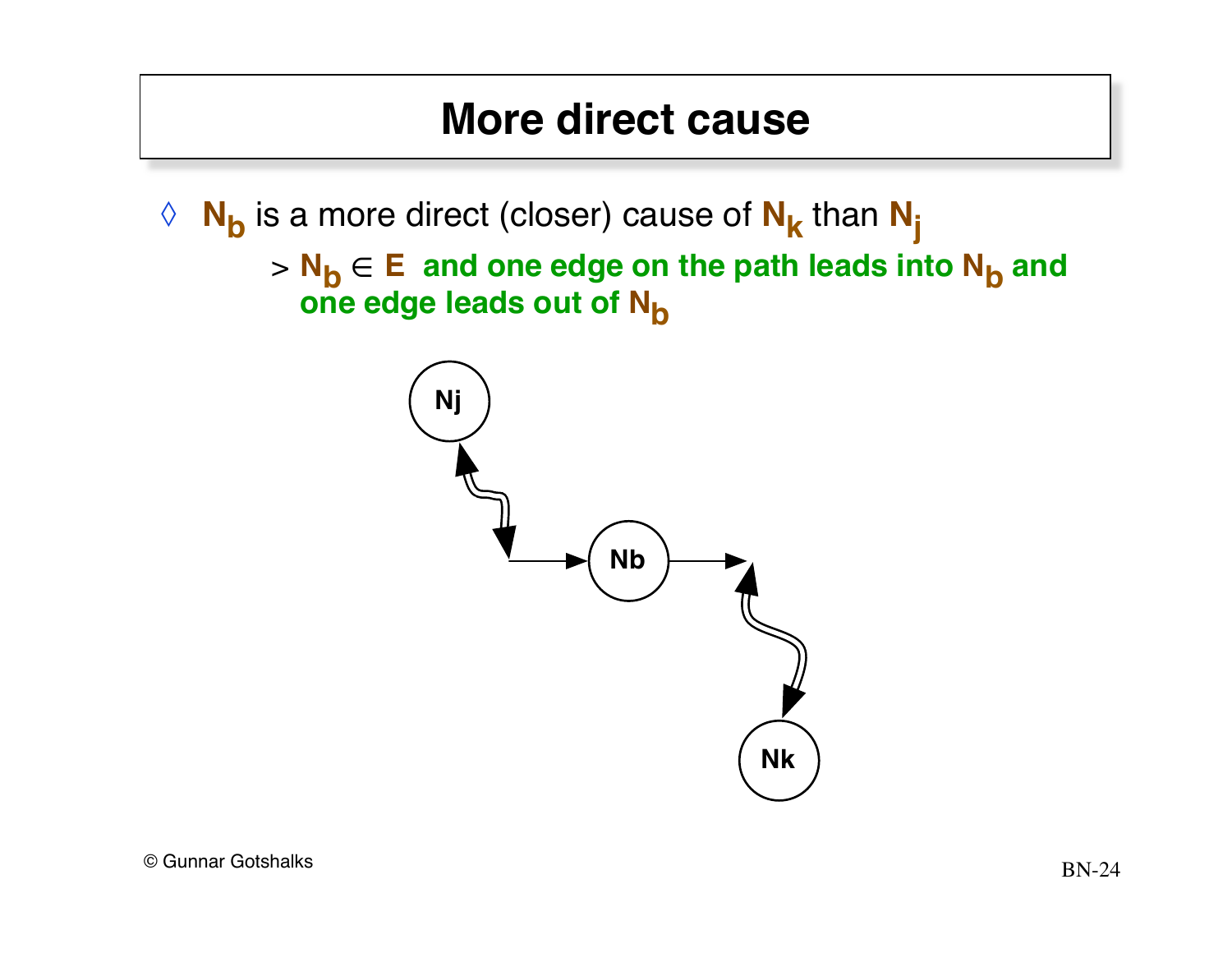#### **Evidence nodes blocking a path – 3**

- ◊ A path between **Nj** and **Nk** is **blocked** by nodes **E**
	- » **If one of the following 3 conditions holds**

> N<sub>b</sub> ∈ E and both edges on the path lead out of N<sub>b</sub>

- > N<sub>b</sub> ∈ E and one edge on the path leads into N<sub>b</sub> and **one edge leads out of N<sub>b</sub>**
- > Neither N<sub>b</sub> nor any descendent of N<sub>b</sub> is in E and both **edges on the path lead into N<sub>b</sub>**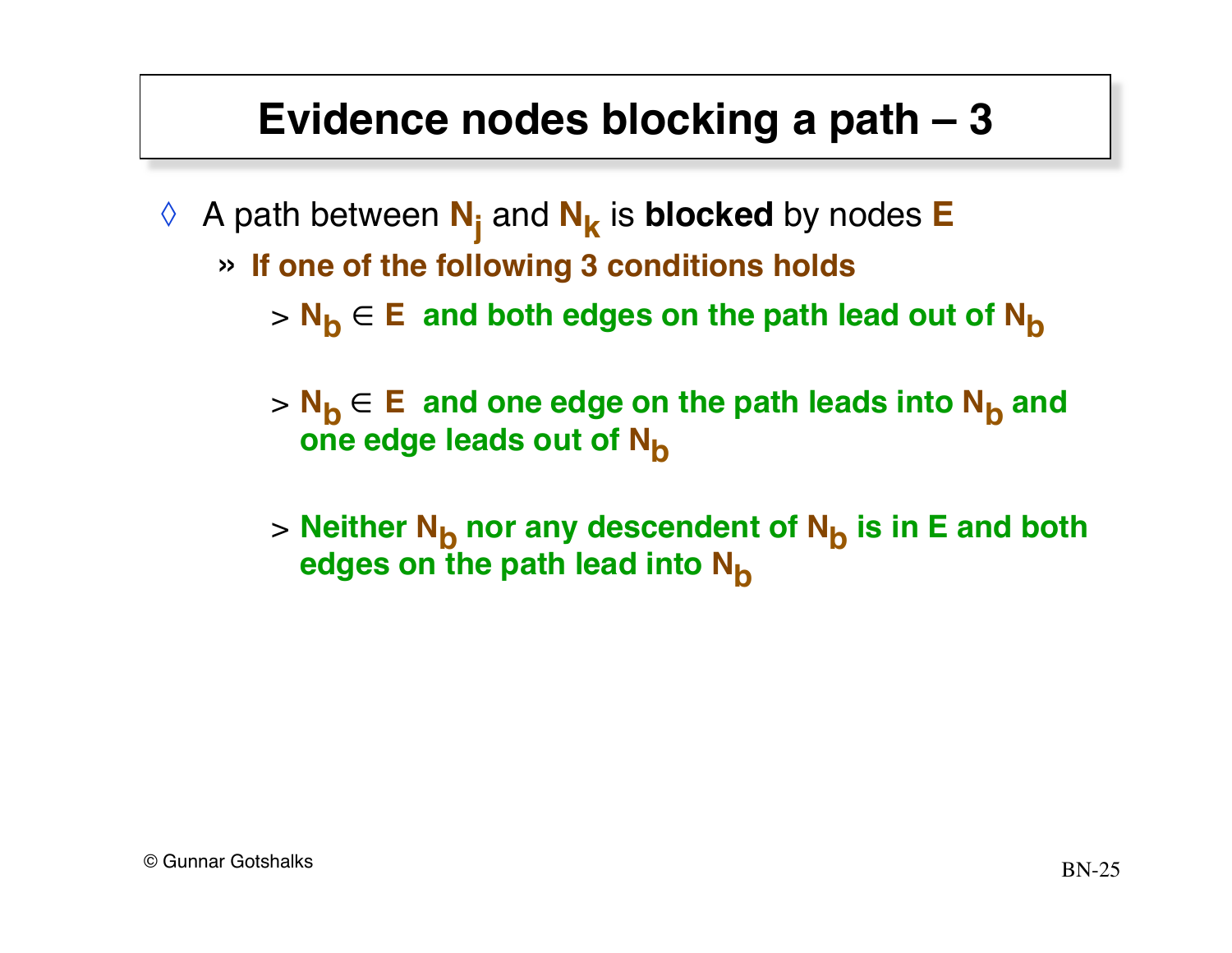#### **Common consequence**

◊ **Nb** is a common consequence of

> Neither N<sub>b</sub> nor any descendent of N<sub>b</sub> is in E and both edges on the path lead into N<sub>b</sub>

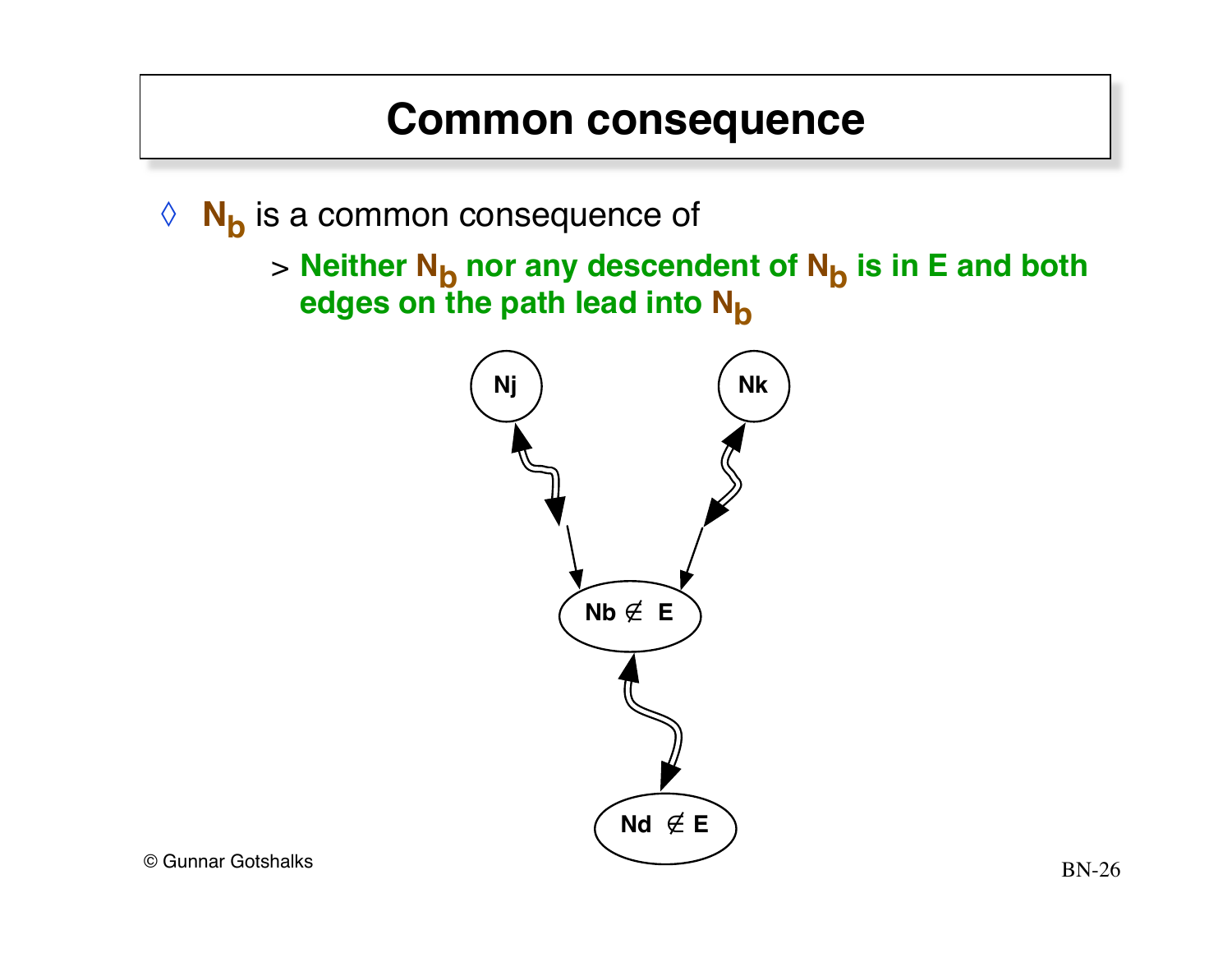# **Benefits**

◊ Based on sound mathematics of probability theory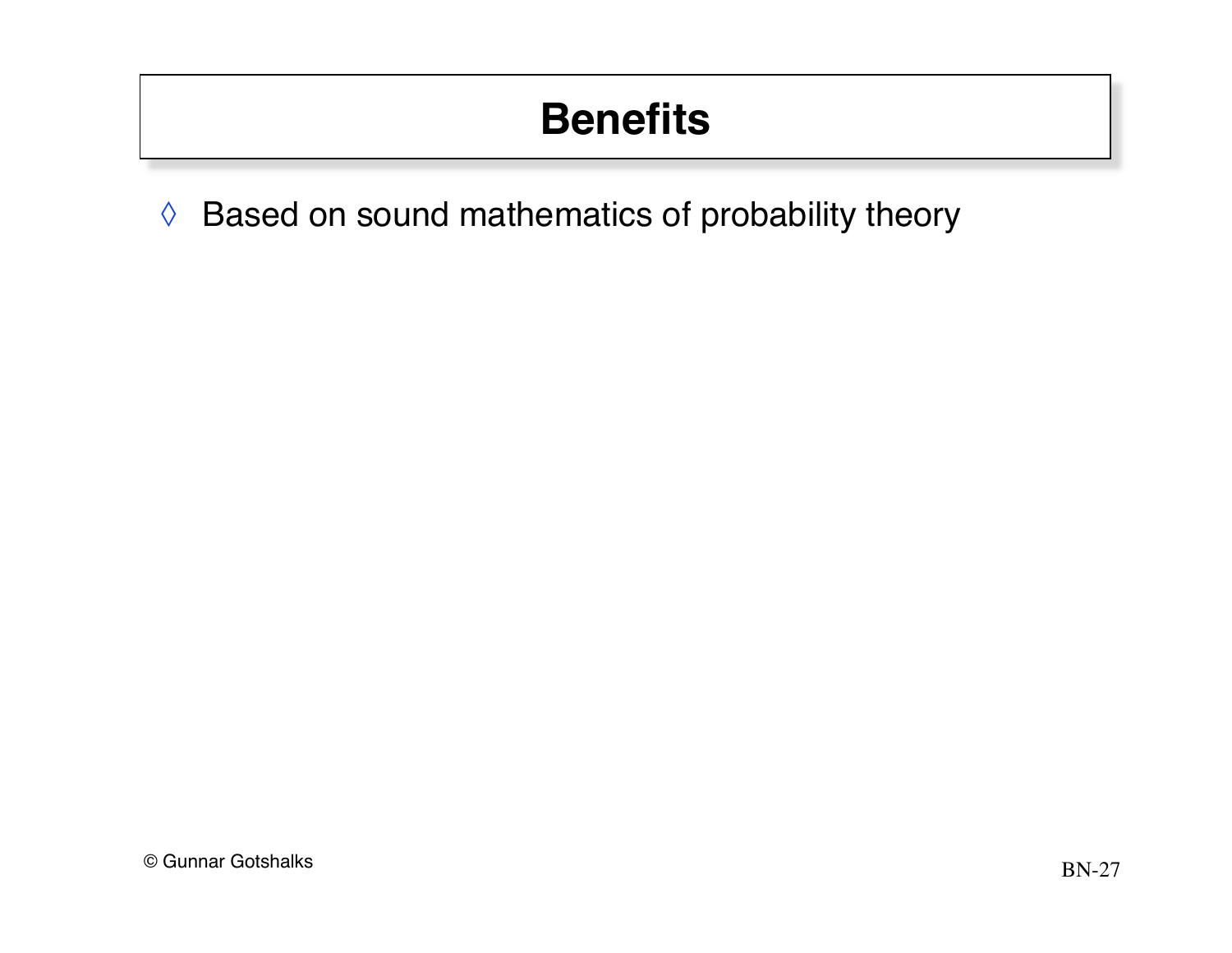- ◊ Based on sound mathematics of probability theory
- ◊ Can reason in both the forward and backward directions.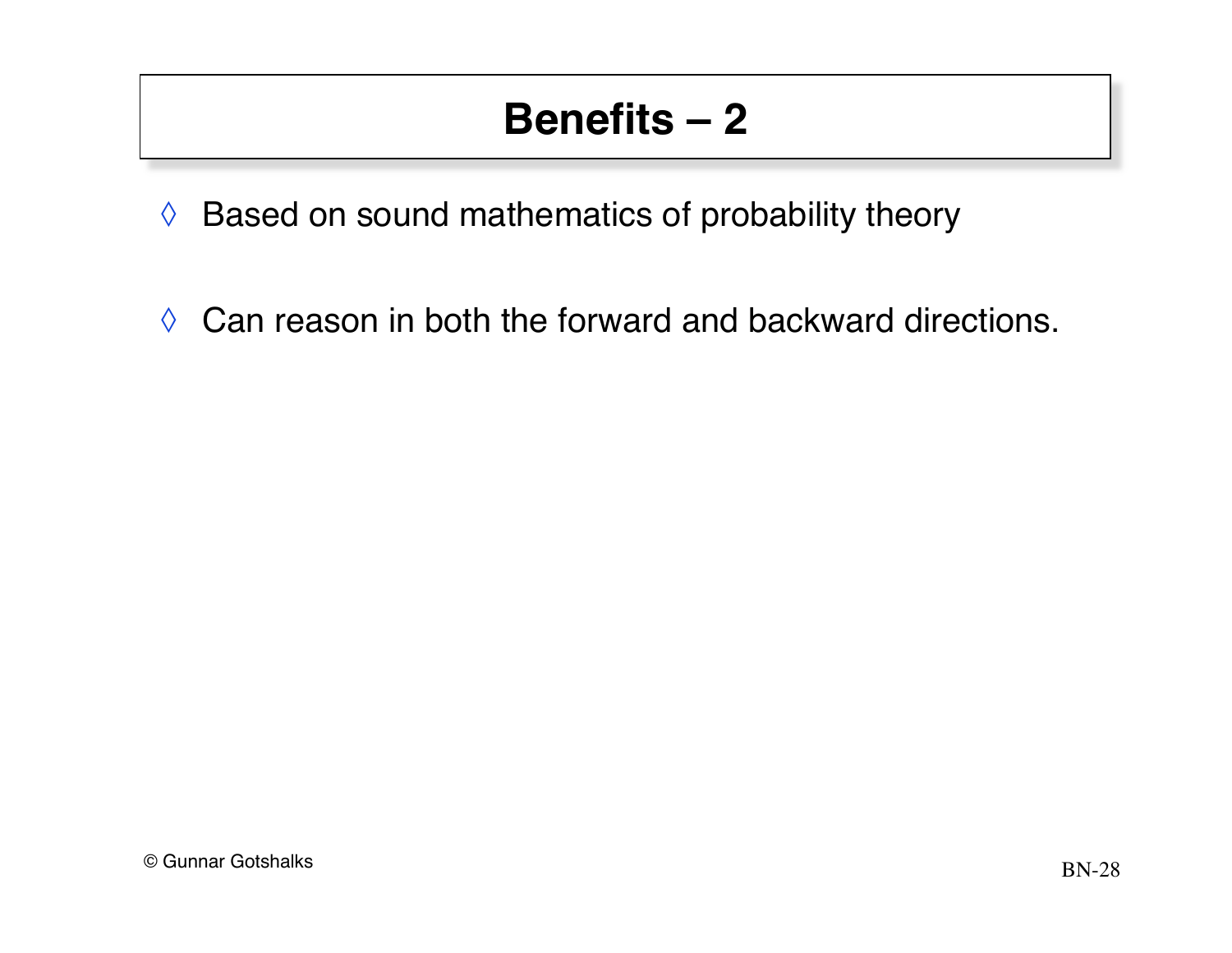- ◊ Based on sound mathematics of probability theory
- $\Diamond$  Can reason in both the forward and backward directions.
	- » **Given causes can compute probability of consequences**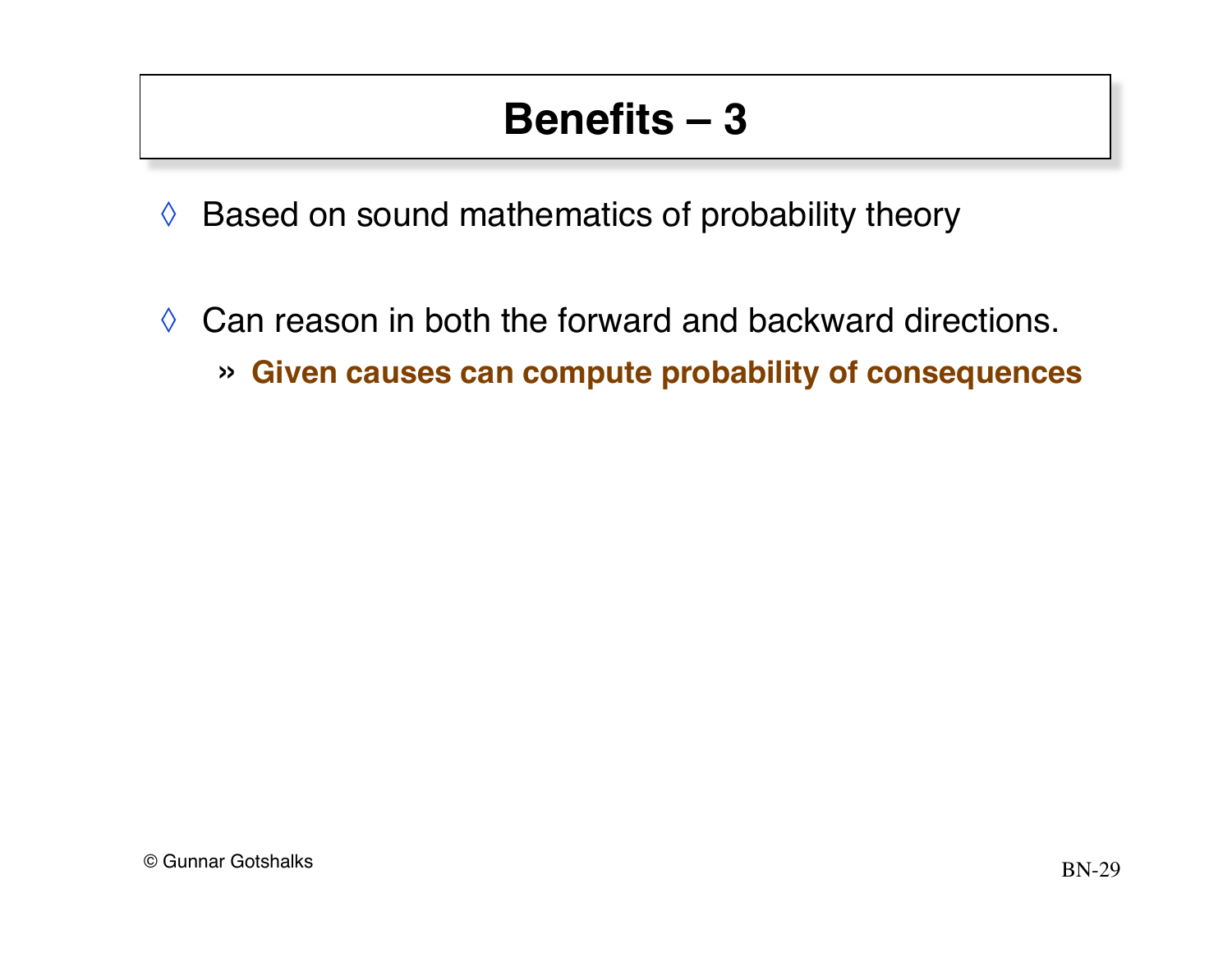- $\Diamond$  Based on sound mathematics of probability theory
- $\Diamond$  Can reason in both the forward and backward directions.
	- » **Given causes can compute probability of consequences**
	- » **Given consequences can estimate probability of different causes**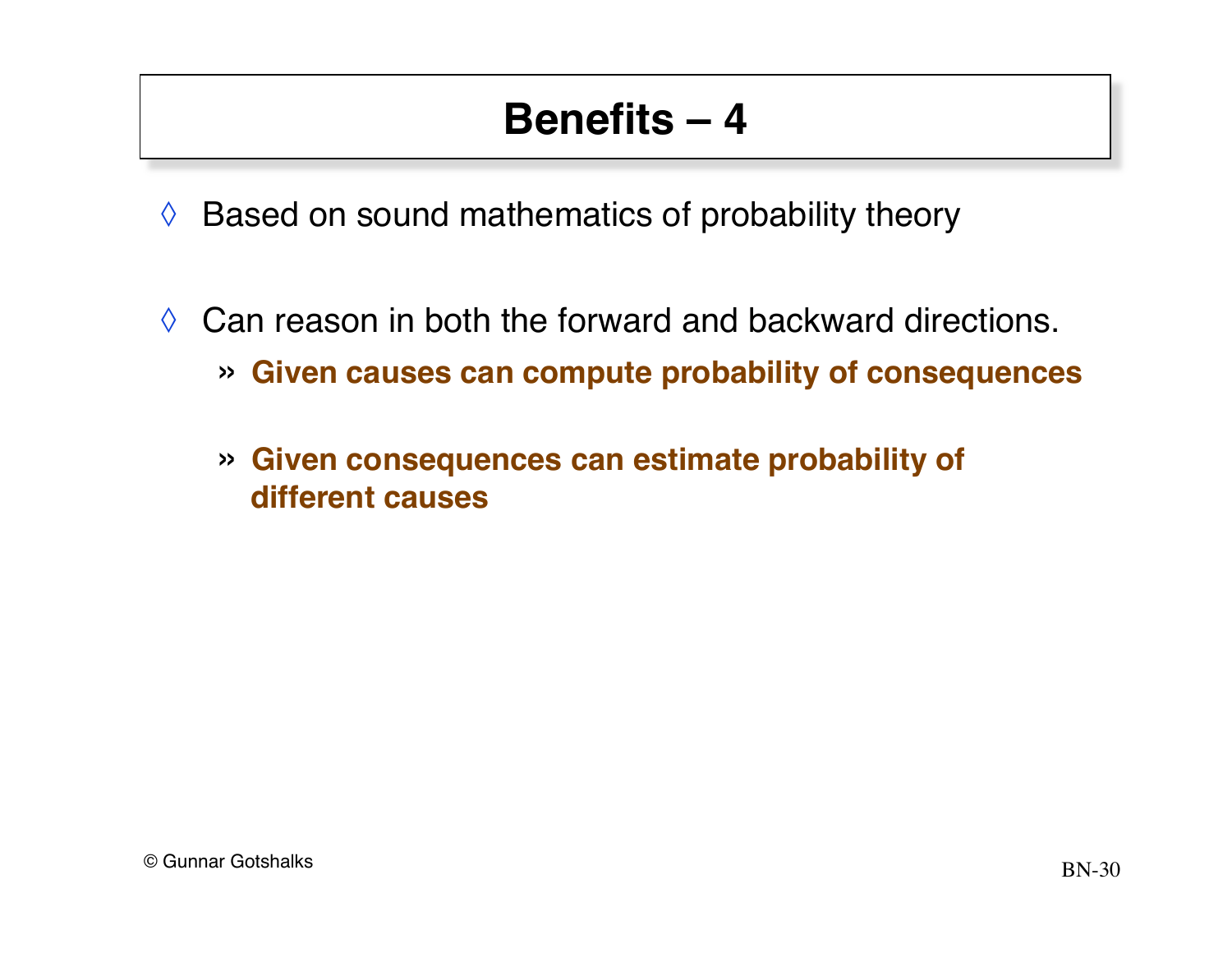◊ Casualty network structure eliminates the need to compute probabilities for all combinations of all variables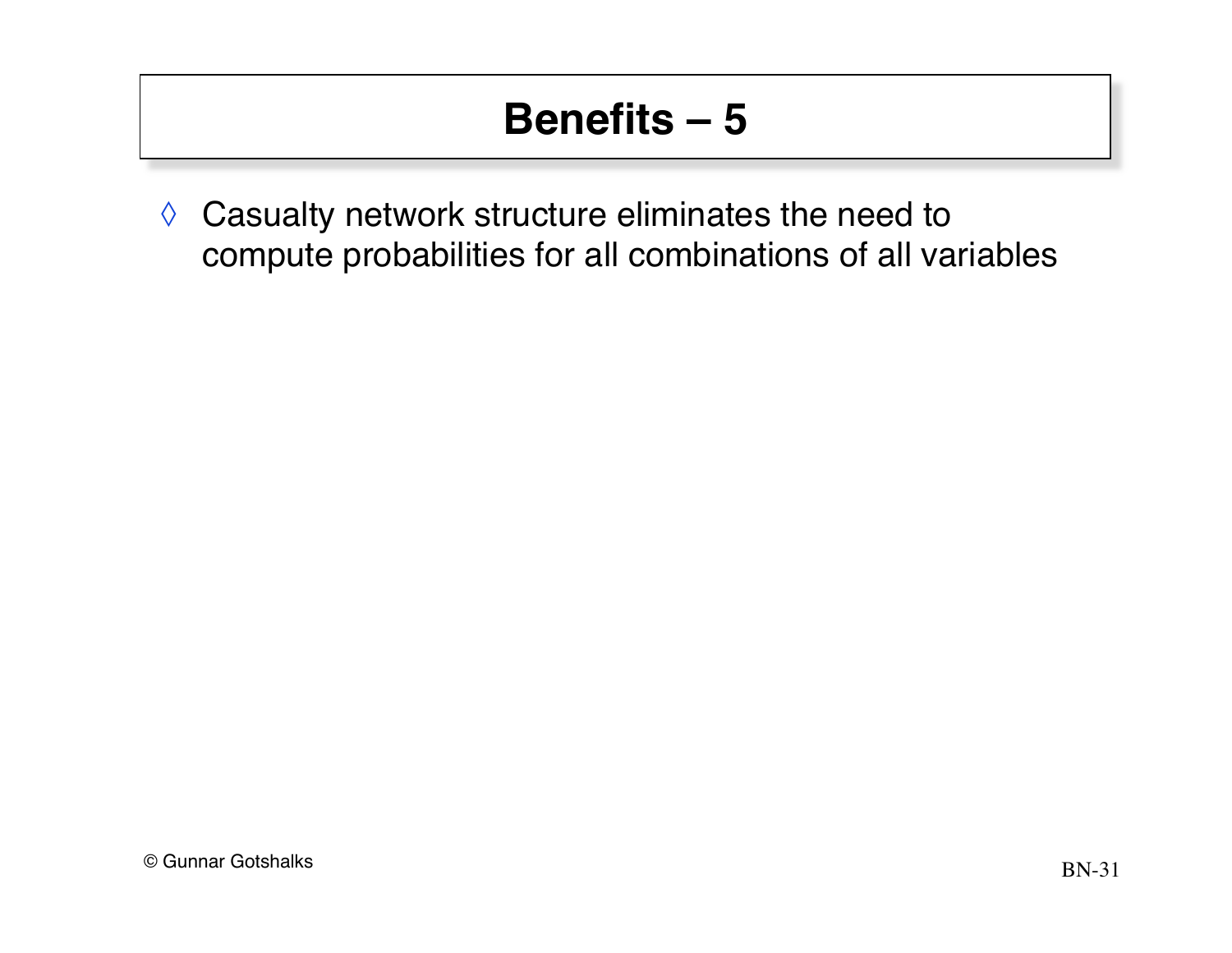- $\Diamond$  Casualty network structure eliminates the need to compute probabilities for all combinations of all variables
	- » **Example**
		- > **Burglar network has 5 nodes that require 10 probability estimates over all the tables**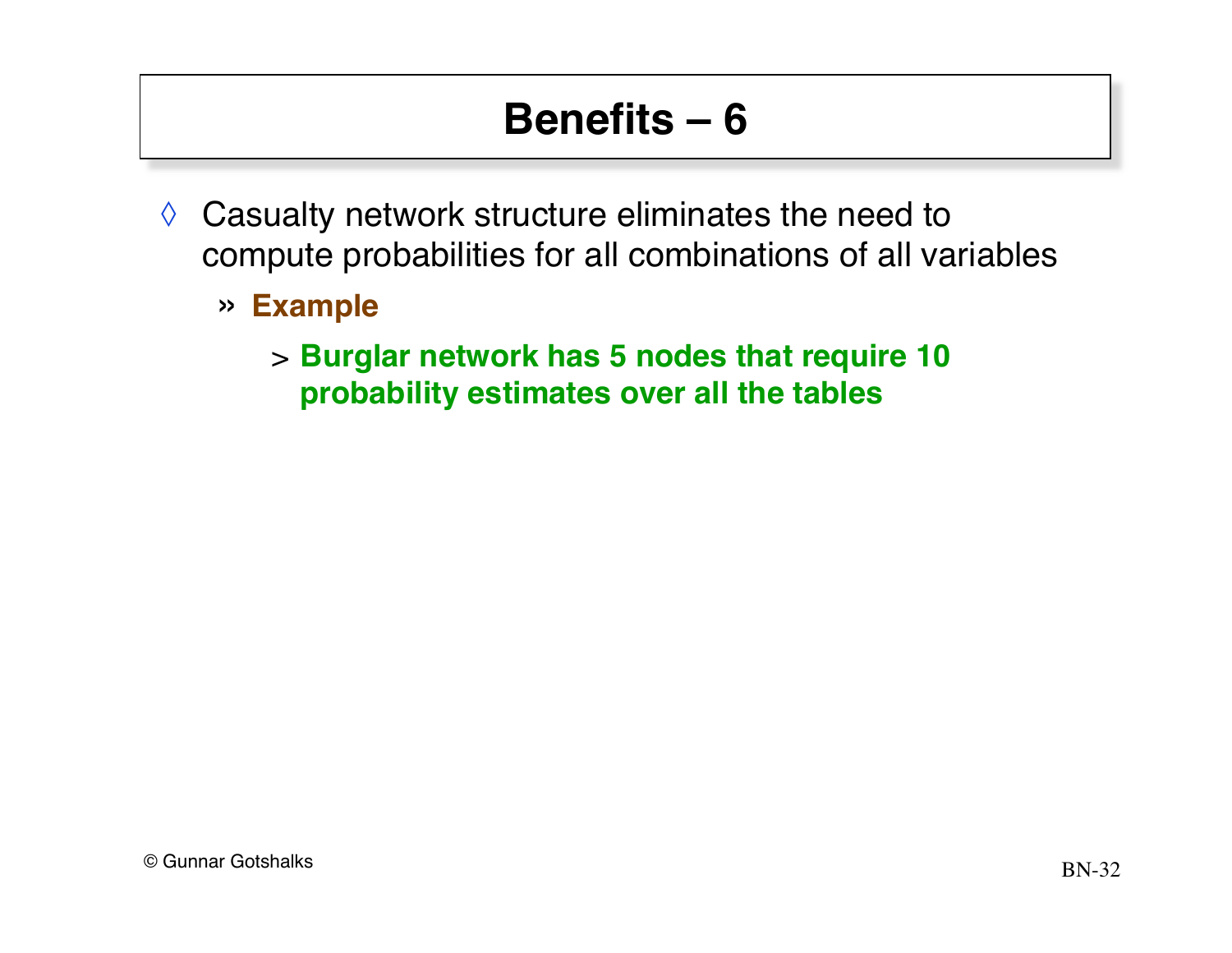- $\Diamond$  Casualty network structure eliminates the need to compute probabilities for all combinations of all variables
	- » **Example**
		- > **Burglar network has 5 nodes that require 10 probability estimates over all the tables**
		- > **All combinations of 5 variables would require 2^5 – 1 = 31 probability estimates**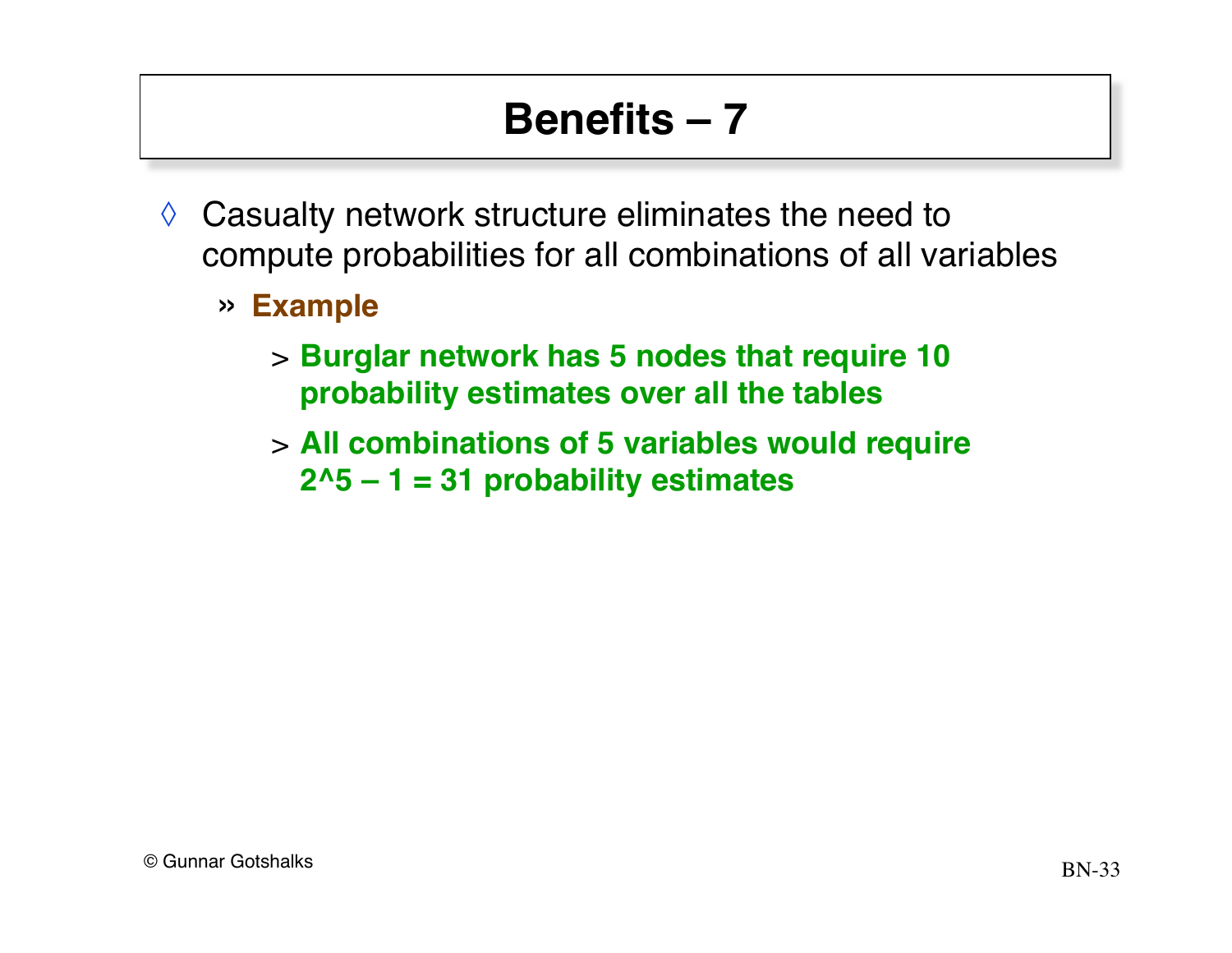- $\Diamond$  Casualty network structure eliminates the need to compute probabilities for all combinations of all variables
	- » **Example**
		- > **Burglar network has 5 nodes that require 10 probability estimates over all the tables**
		- > **All combinations of 5 variables would require 2^5 1 = 31 probability estimates**
			- **Probabilities must add to 1, so last number can be computed**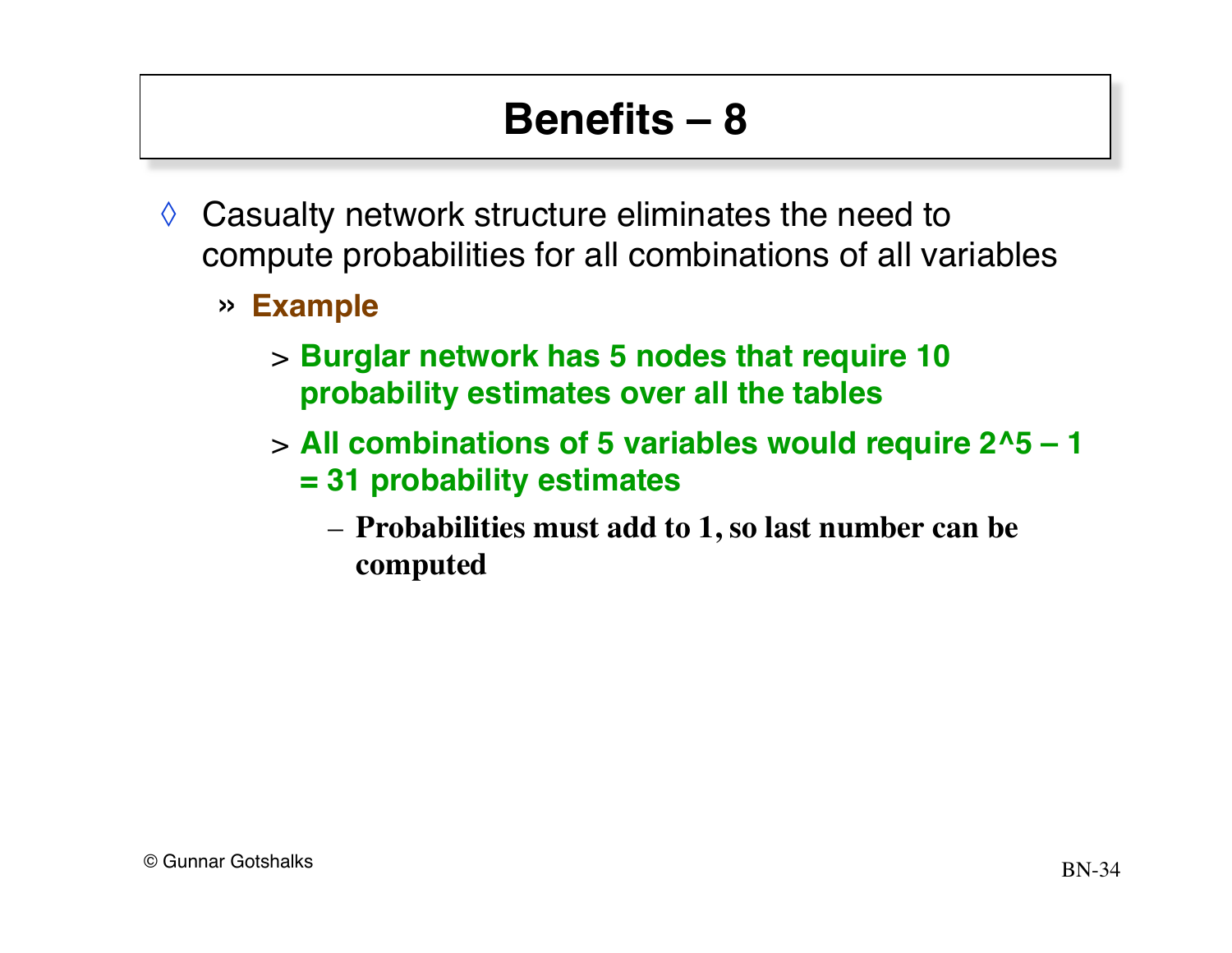- $\Diamond$  Casualty network structure eliminates the need to compute probabilities for all combinations of all variables
	- » **Example**
		- > **Burglar network has 5 nodes that require 10 probability estimates over all the tables**
		- > **All combinations of 5 variables would require 2^5 1 = 31 probability estimates**
			- **Probabilities must add to 1, so last number can be computed**
		- > **Structure is equivalent to 21 numbers**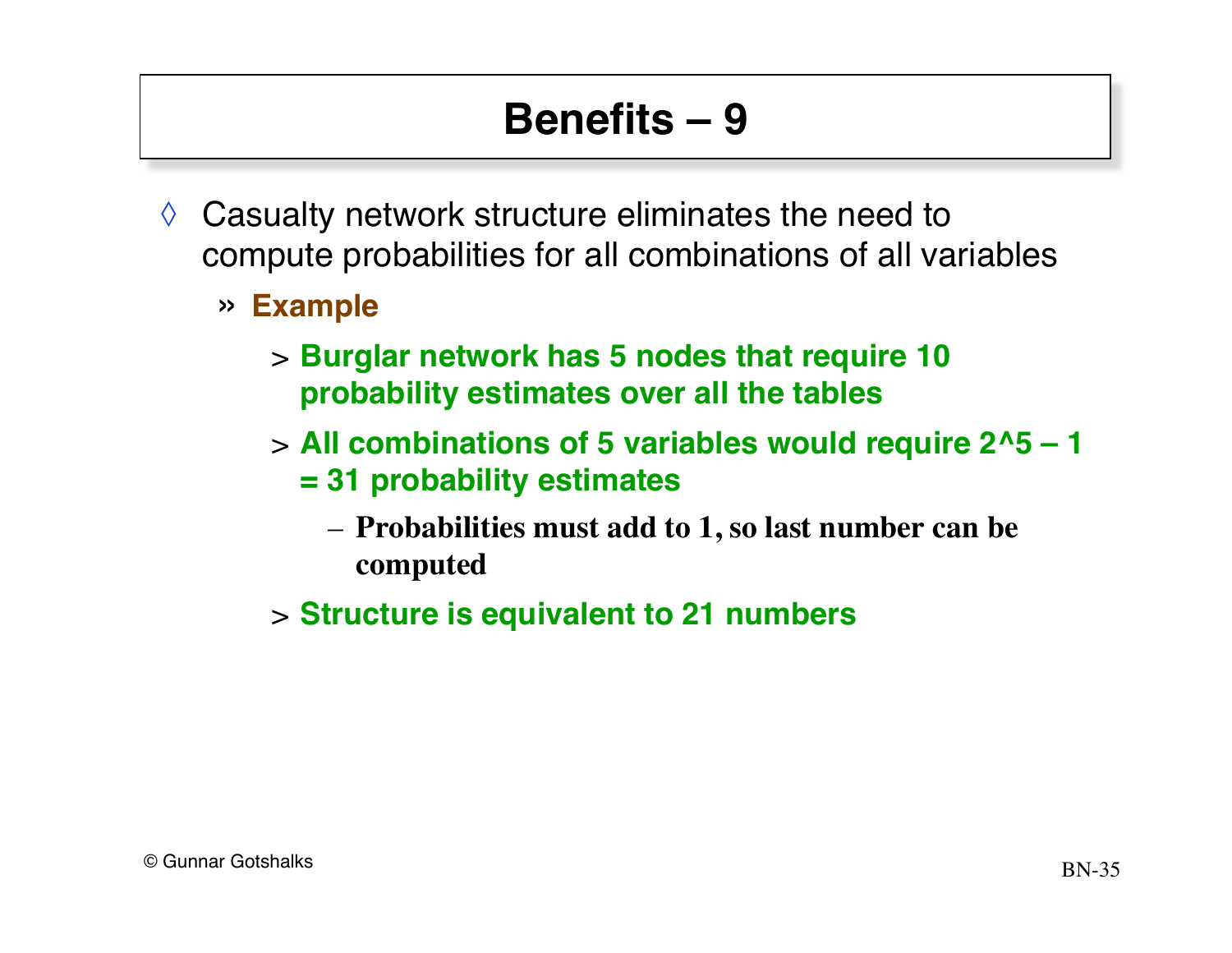- $\Diamond$  Casualty network structure eliminates the need to compute probabilities for all combinations of all variables
	- » **Example**
		- > **Burglar network has 5 nodes that require 10 probability estimates over all the tables**
		- > **All combinations of 5 variables would require 2^5 1 = 31 probability estimates**
			- **Probabilities must add to 1, so last number can be computed**
		- > **Structure is equivalent to 21 numbers**
	- » **Much larger savings as the network grows**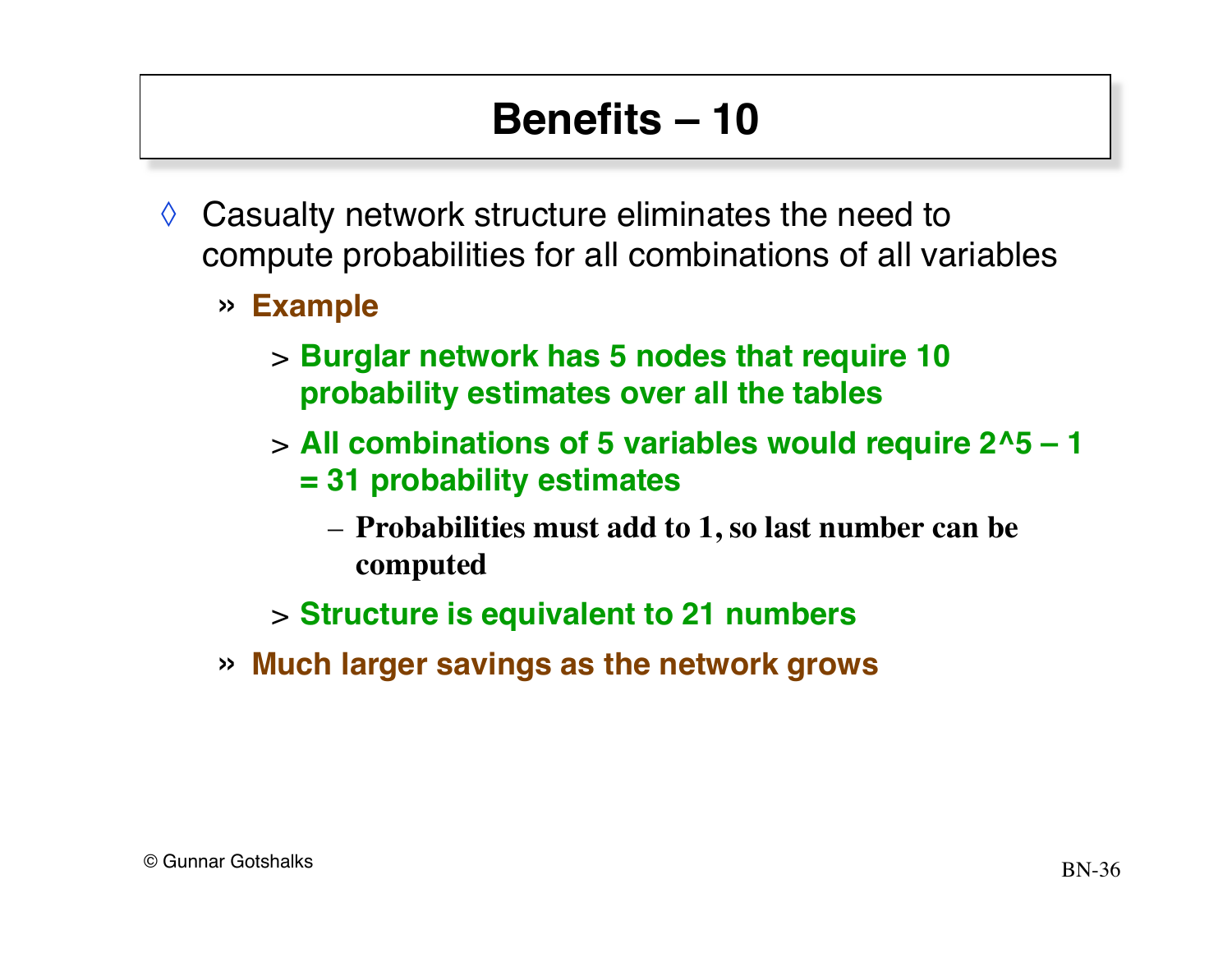- $\Diamond$  Casualty network structure eliminates the need to compute probabilities for all combinations of all variables
	- » **Example**
		- > **Burglar network has 5 nodes that require 10 probability estimates over all the tables**
		- > **All combinations of 5 variables would require 2^5 1 = 31 probability estimates**
			- **Probabilities must add to 1, so last number can be computed**
		- > **Structure is equivalent to 21 numbers**
	- » **Much larger savings as the network grows**
		- > **Can handle significantly larger models**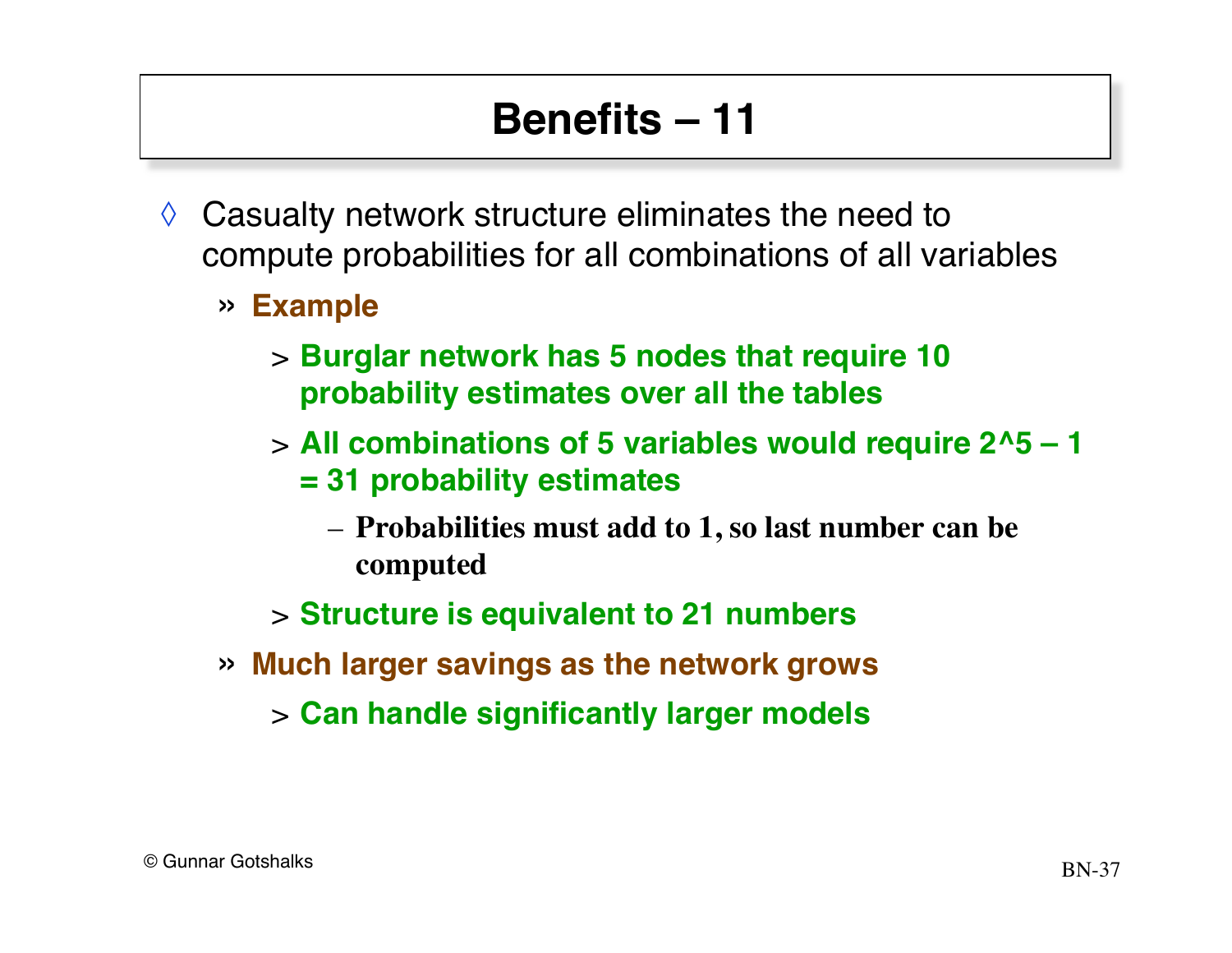# **Drawbacks**

◊ Complexity of reasoning grows exponentially with the number of nodes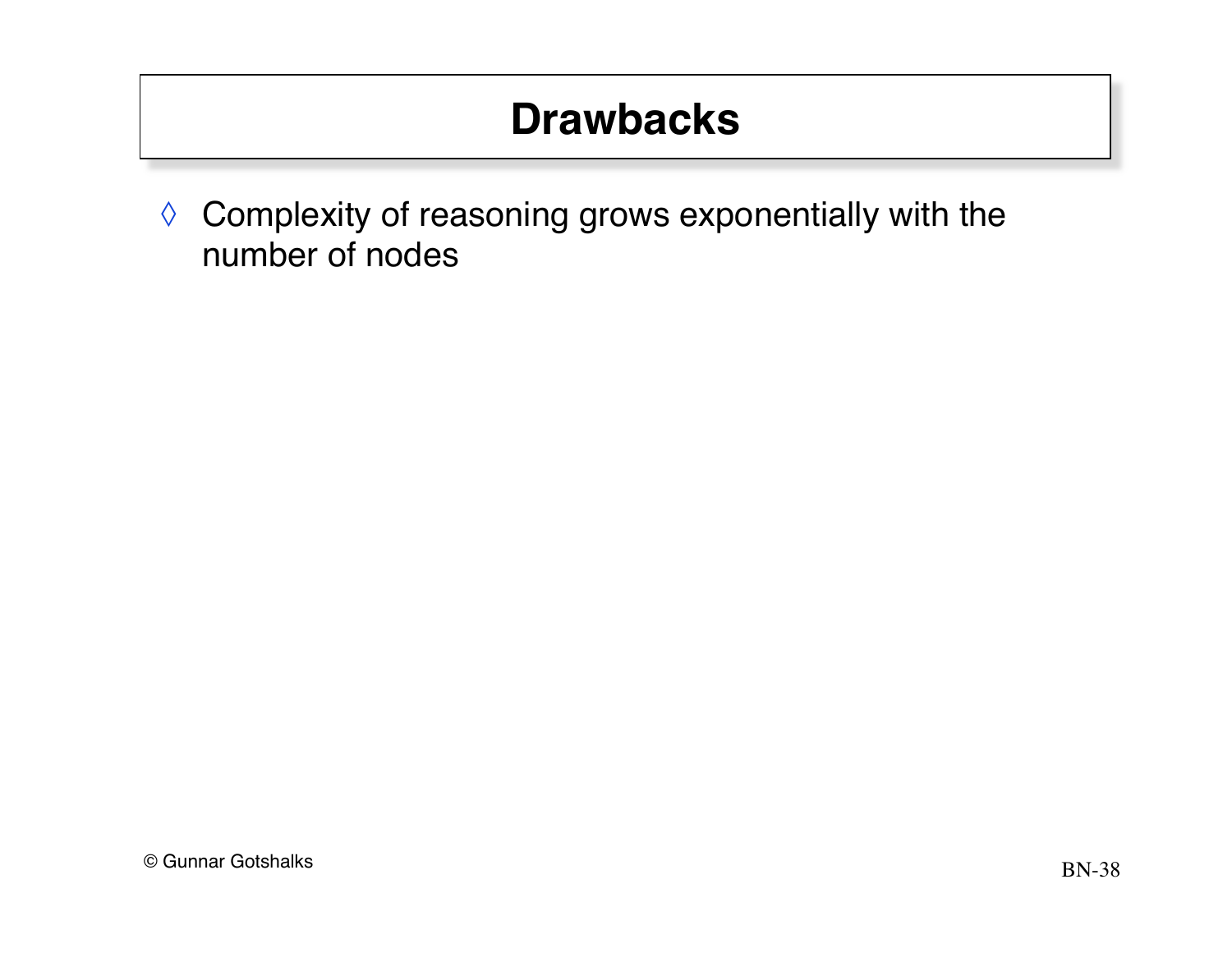- ◊ Complexity of reasoning grows exponentially with the number of nodes
- ◊ Propagation is complex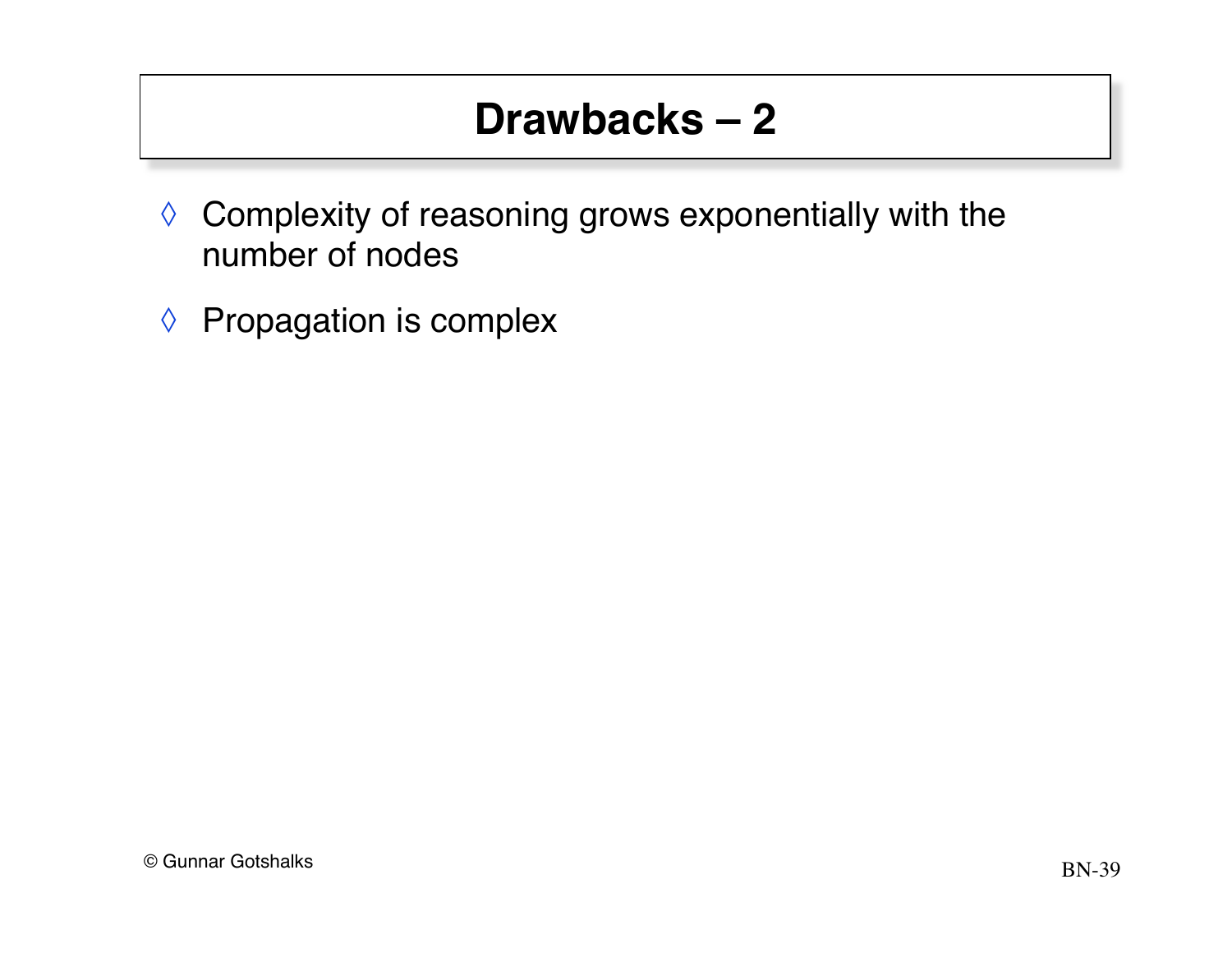- ◊ Complexity of reasoning grows exponentially with the number of nodes
- ◊ Propagation is complex
	- » **Large networks**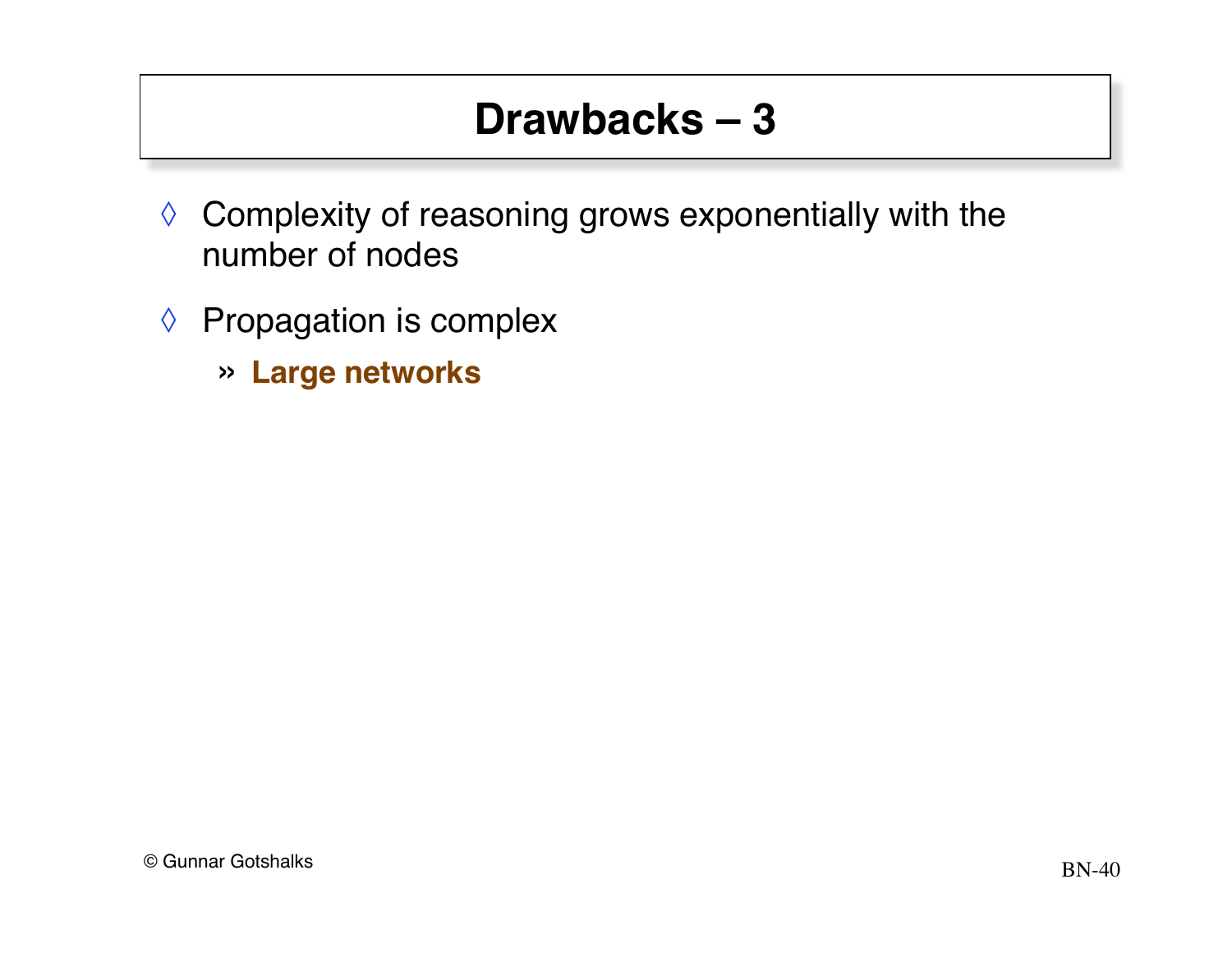- ◊ Complexity of reasoning grows exponentially with the number of nodes
- ◊ Propagation is complex
	- » **Large networks**
	- » **No single algorithm for all networks**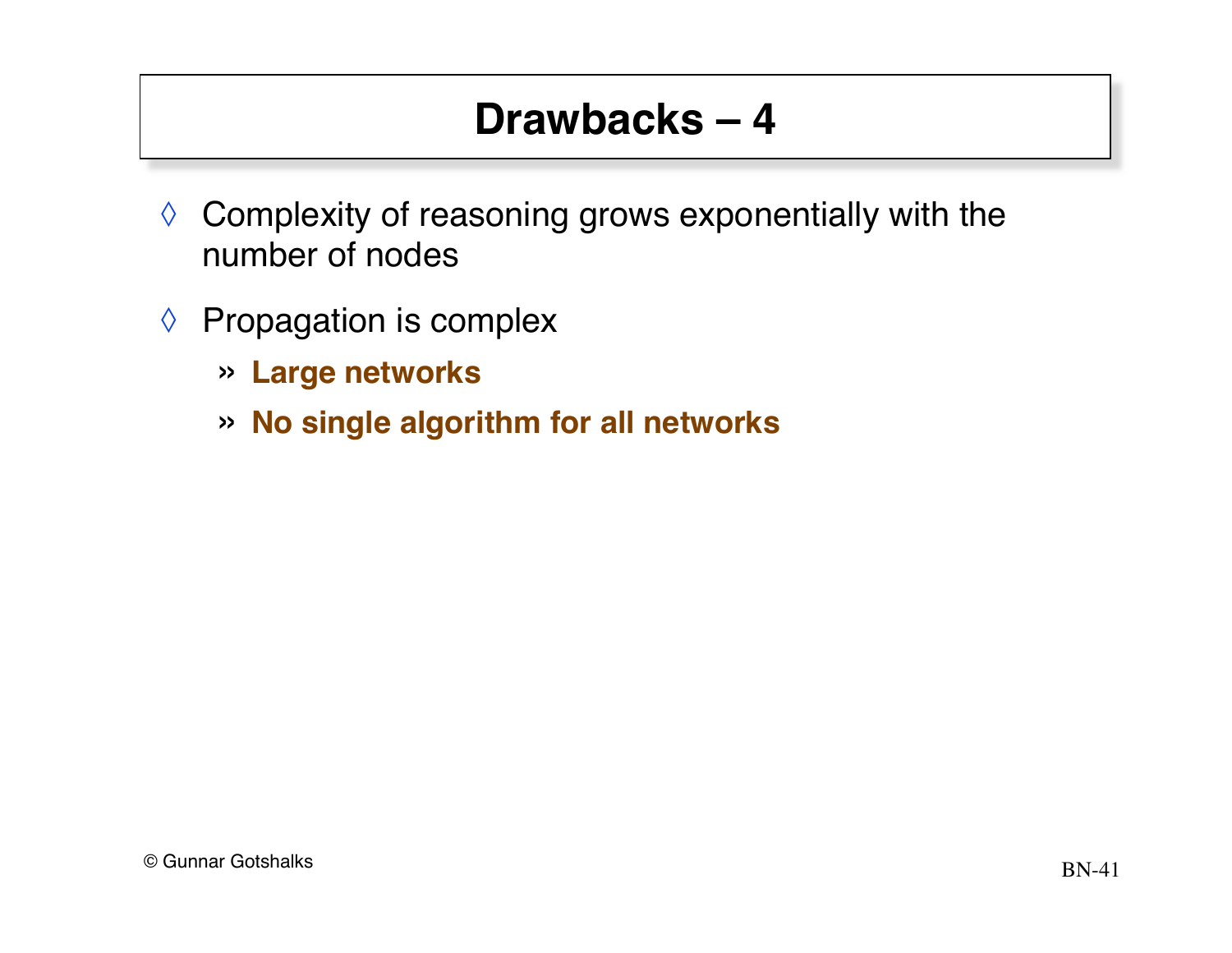- $\Diamond$  Complexity of reasoning grows exponentially with the number of nodes
- $\Diamond$  Propagation is complex
	- » **Large networks**
	- » **No single algorithm for all networks**
- ◊ Mitigation
	- » **Modern algorithms use variable elimination to carry out modular calculations on parts of the model, which are then combined**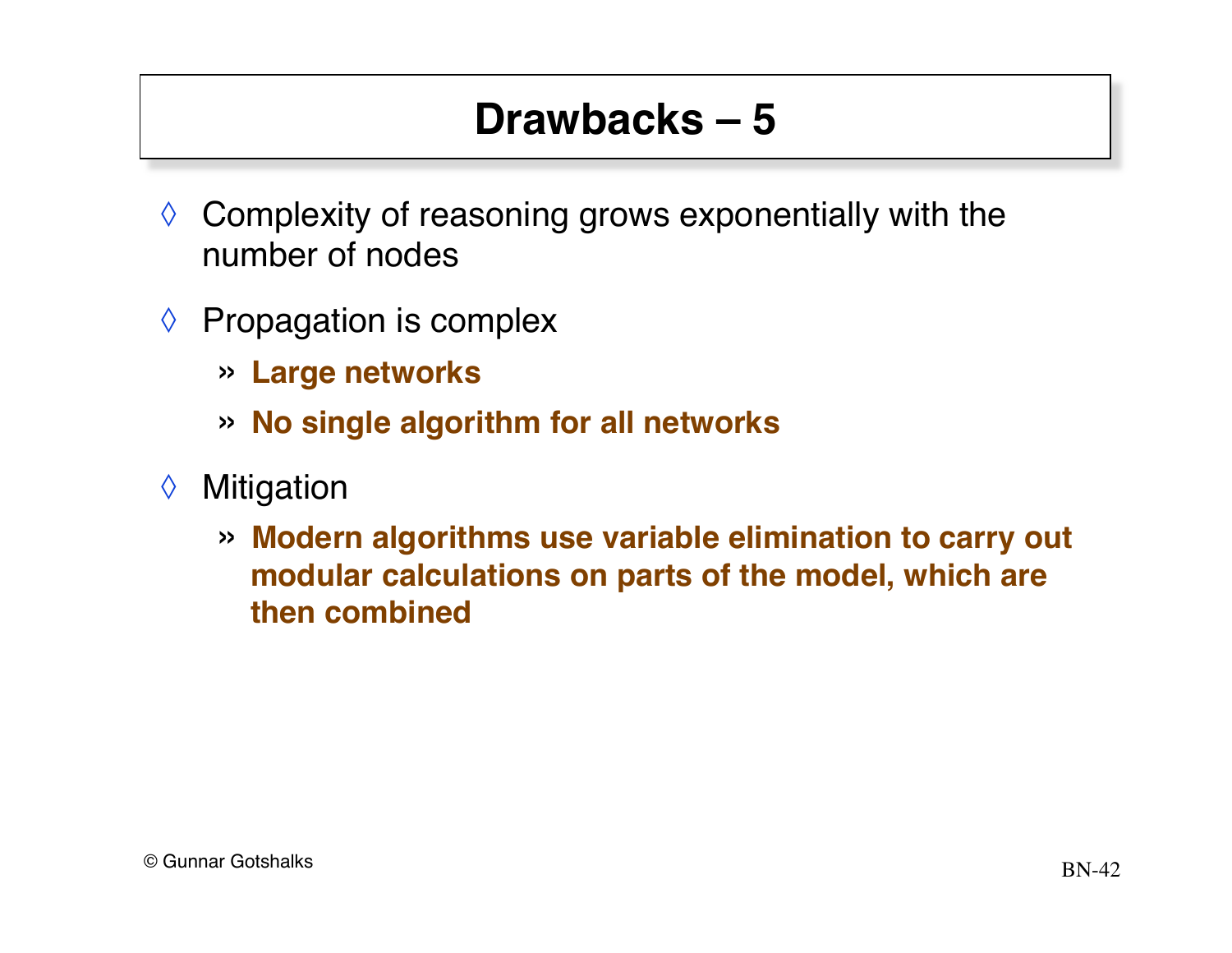- $\Diamond$  Complexity of reasoning grows exponentially with the number of nodes
- $\Diamond$  Propagation is complex
	- » **Large networks**
	- » **No single algorithm for all networks**
- ◊ Mitigation
	- » **Modern algorithms use variable elimination to carry out modular calculations on parts of the model, which are then combined**
		- > **Rather than working on the whole model as a single entity**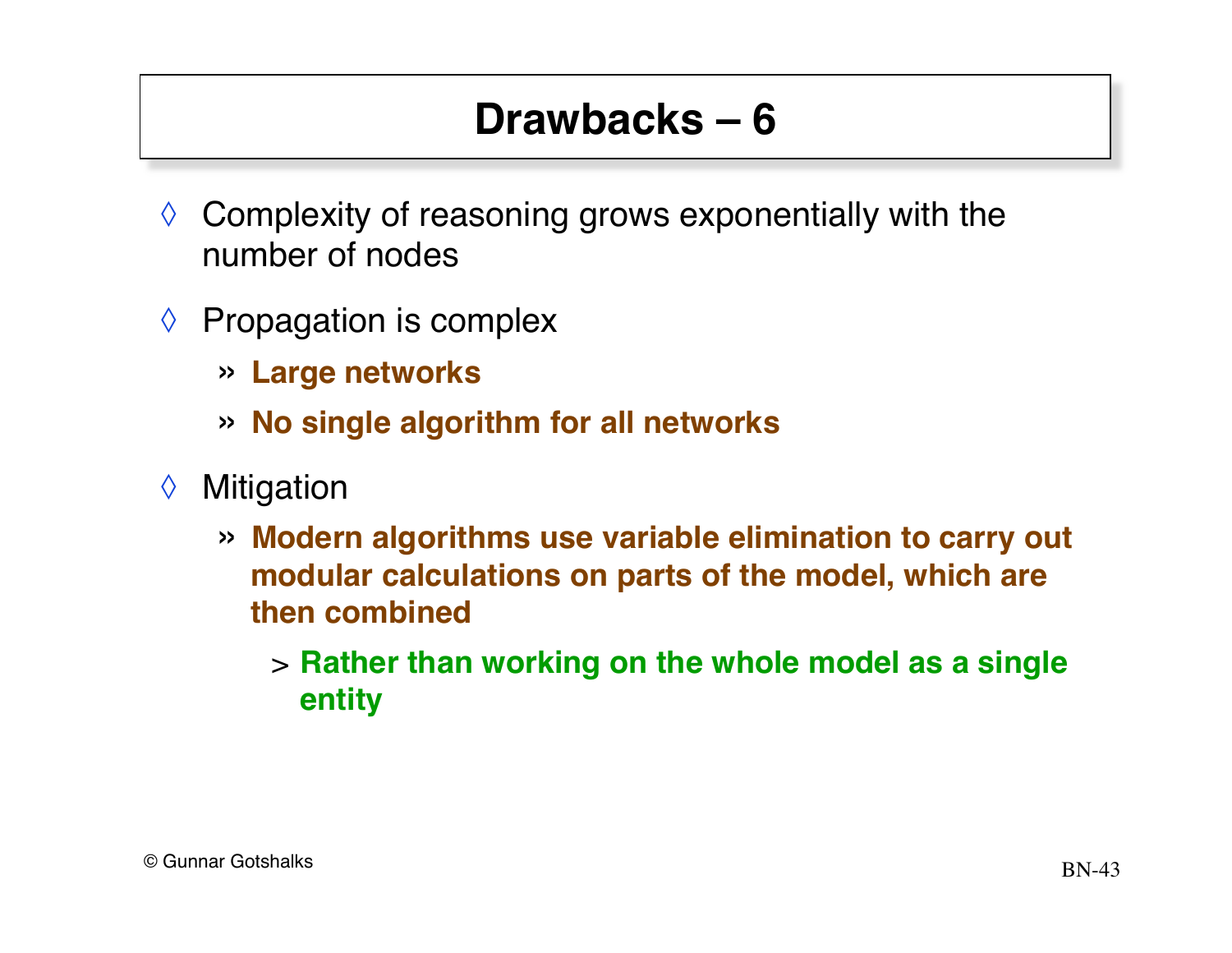◊ Entering probability tables for large models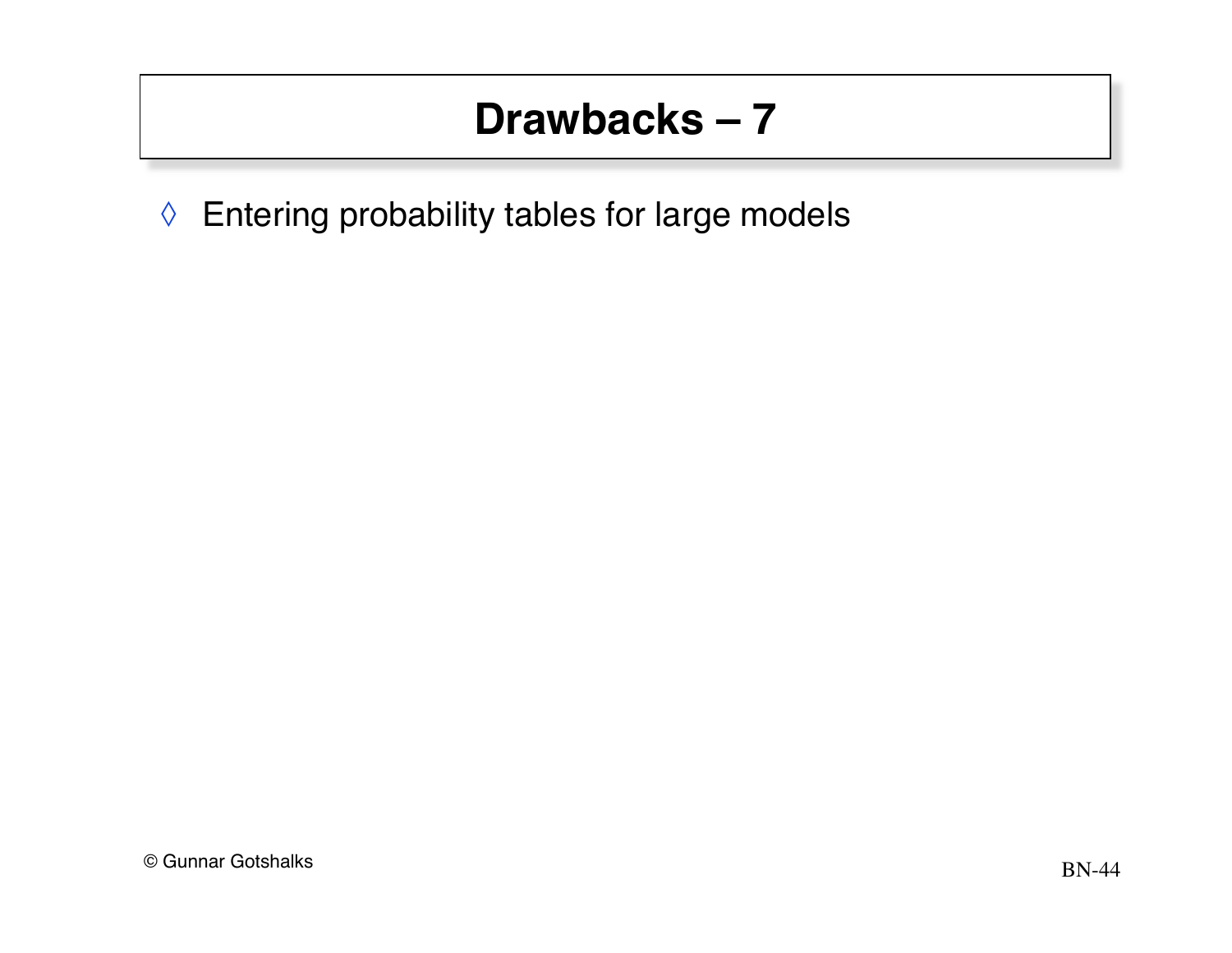- ◊ Entering probability tables for large models
	- » **Too many individual numbers**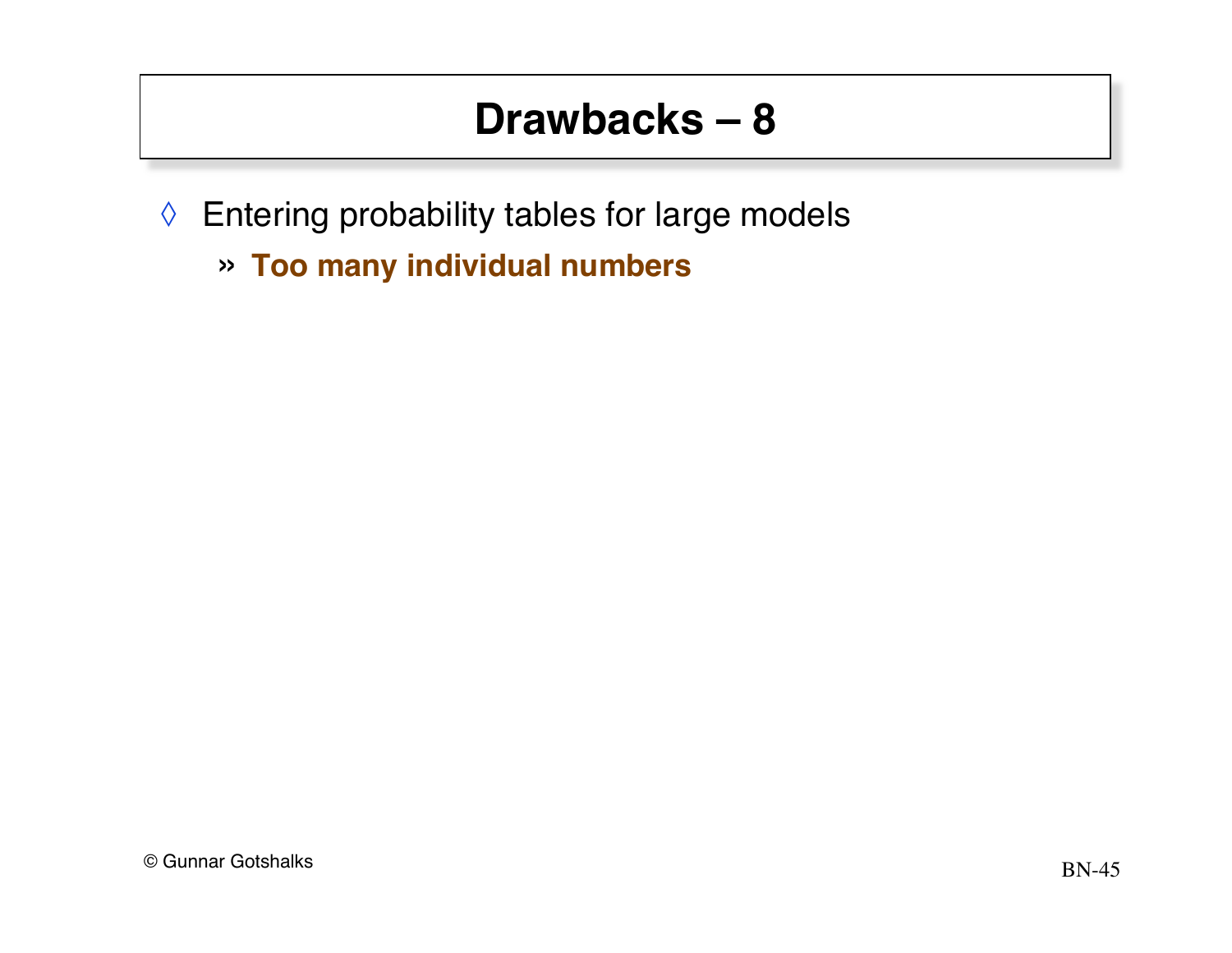- ◊ Entering probability tables for large models
	- » **Too many individual numbers**
	- » **Too complex if there are many parents**